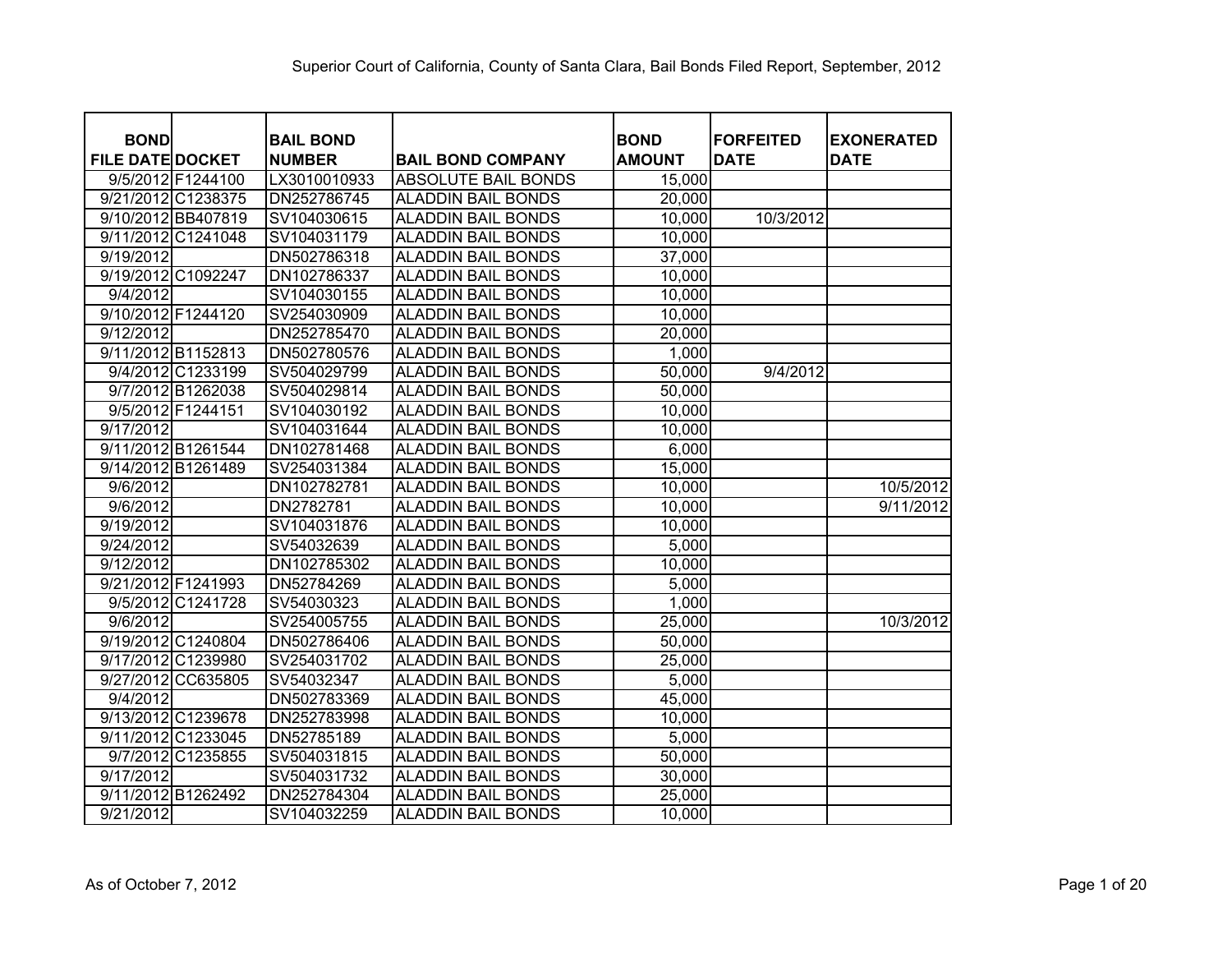| <b>BOND</b>             | <b>BAIL BOND</b> |                           | <b>BOND</b>   | <b>FORFEITED</b> | <b>EXONERATED</b> |
|-------------------------|------------------|---------------------------|---------------|------------------|-------------------|
| <b>FILE DATE DOCKET</b> | <b>NUMBER</b>    | <b>BAIL BOND COMPANY</b>  | <b>AMOUNT</b> | <b>DATE</b>      | <b>DATE</b>       |
| 9/19/2012 B1262610      | SV504031864      | <b>ALADDIN BAIL BONDS</b> | 26,000        |                  |                   |
| 9/17/2012 C1237810      | DN252785967      | <b>ALADDIN BAIL BONDS</b> | 25,000        |                  |                   |
| 9/20/2012               | DN1002780738     | <b>ALADDIN BAIL BONDS</b> | 10,000        |                  |                   |
| 9/6/2012 C1239330       | DN52782639       | <b>ALADDIN BAIL BONDS</b> | 5,000         |                  |                   |
| 9/11/2012 C1078459      | DN52785178       | <b>ALADDIN BAIL BONDS</b> | 5,000         |                  |                   |
| 9/19/2012               | DN252785794      | <b>ALADDIN BAIL BONDS</b> | 16,000        |                  |                   |
| 9/4/2012 C1116948       | SV104029852      | <b>ALADDIN BAIL BONDS</b> | 7,500         |                  |                   |
| 9/17/2012 C1241607      | SV254005756      | <b>ALADDIN BAIL BONDS</b> | 25,000        |                  |                   |
| 9/6/2012 CC896161       | SV254030535      | <b>ALADDIN BAIL BONDS</b> | 15,000        |                  |                   |
| 9/17/2012               | DN102785862      | <b>ALADDIN BAIL BONDS</b> | 10,000        |                  | 9/28/2012         |
| 9/17/2012               | DN252785851      | <b>ALADDIN BAIL BONDS</b> | 15,000        |                  |                   |
| 9/20/2012 B1261203      | SV104032190      | <b>ALADDIN BAIL BONDS</b> | 10,000        |                  |                   |
| 9/24/2012 C1113698      | SV254031836      | <b>ALADDIN BAIL BONDS</b> | 20,000        |                  |                   |
| 9/17/2012               | DN502786018      | <b>ALADDIN BAIL BONDS</b> | 50,000        |                  |                   |
| 9/10/2012               | DN502767652      | <b>ALADDIN BAIL BONDS</b> | 25,000        |                  | 9/24/2012         |
| 9/11/2012 C1241079      | DN102784422      | <b>ALADDIN BAIL BONDS</b> | 10,000        |                  |                   |
| 9/12/2012               | DN252785312      | <b>ALADDIN BAIL BONDS</b> | 10,000        |                  |                   |
| 9/26/2012 F1244229      | DN252787288      | <b>ALADDIN BAIL BONDS</b> | 25,000        |                  |                   |
| 9/13/2012 F1244150      | SV254031293      | <b>ALADDIN BAIL BONDS</b> | 12,000        |                  | 9/25/2012         |
| 9/21/2012               | DN102786584      | <b>ALADDIN BAIL BONDS</b> | 10,000        |                  |                   |
| 9/21/2012 B1156043      | DN252786582      | <b>ALADDIN BAIL BONDS</b> | 20,000        |                  |                   |
| 9/27/2012 B1155682      | DN102787511      | <b>ALADDIN BAIL BONDS</b> | 10,000        |                  |                   |
| 9/20/2012 F1244128      | SV104032112      | <b>ALADDIN BAIL BONDS</b> | 10,000        |                  |                   |
| 9/17/2012               | DN102785952      | <b>ALADDIN BAIL BONDS</b> | 10,000        |                  |                   |
| 9/10/2012               | SV54030893       | <b>ALADDIN BAIL BONDS</b> | 5,000         |                  |                   |
| 9/24/2012               | SV104032815      | <b>ALADDIN BAIL BONDS</b> | 10,000        |                  |                   |
| 9/13/2012 C1234788      | DN52785181       | <b>ALADDIN BAIL BONDS</b> | 5,000         |                  |                   |
| 9/11/2012 C1236481      | DN102785239      | <b>ALADDIN BAIL BONDS</b> | 7,500         |                  |                   |
| 9/13/2012 C1240796      | SV104031441      | <b>ALADDIN BAIL BONDS</b> | 10,000        |                  |                   |
| 9/13/2012 C1238194      | SV254030958      | <b>ALADDIN BAIL BONDS</b> | 25,000        |                  |                   |
| 9/18/2012               | SV504032013      | <b>ALADDIN BAIL BONDS</b> | 26,000        |                  |                   |
| 9/11/2012 C1105765      | SV504031178      | <b>ALADDIN BAIL BONDS</b> | 50,000        |                  |                   |
| 9/13/2012               | DN252785207      | <b>ALADDIN BAIL BONDS</b> | 15,000        |                  |                   |
| 9/18/2012 C1121288      | SV254032068      | <b>ALADDIN BAIL BONDS</b> | 20,000        |                  |                   |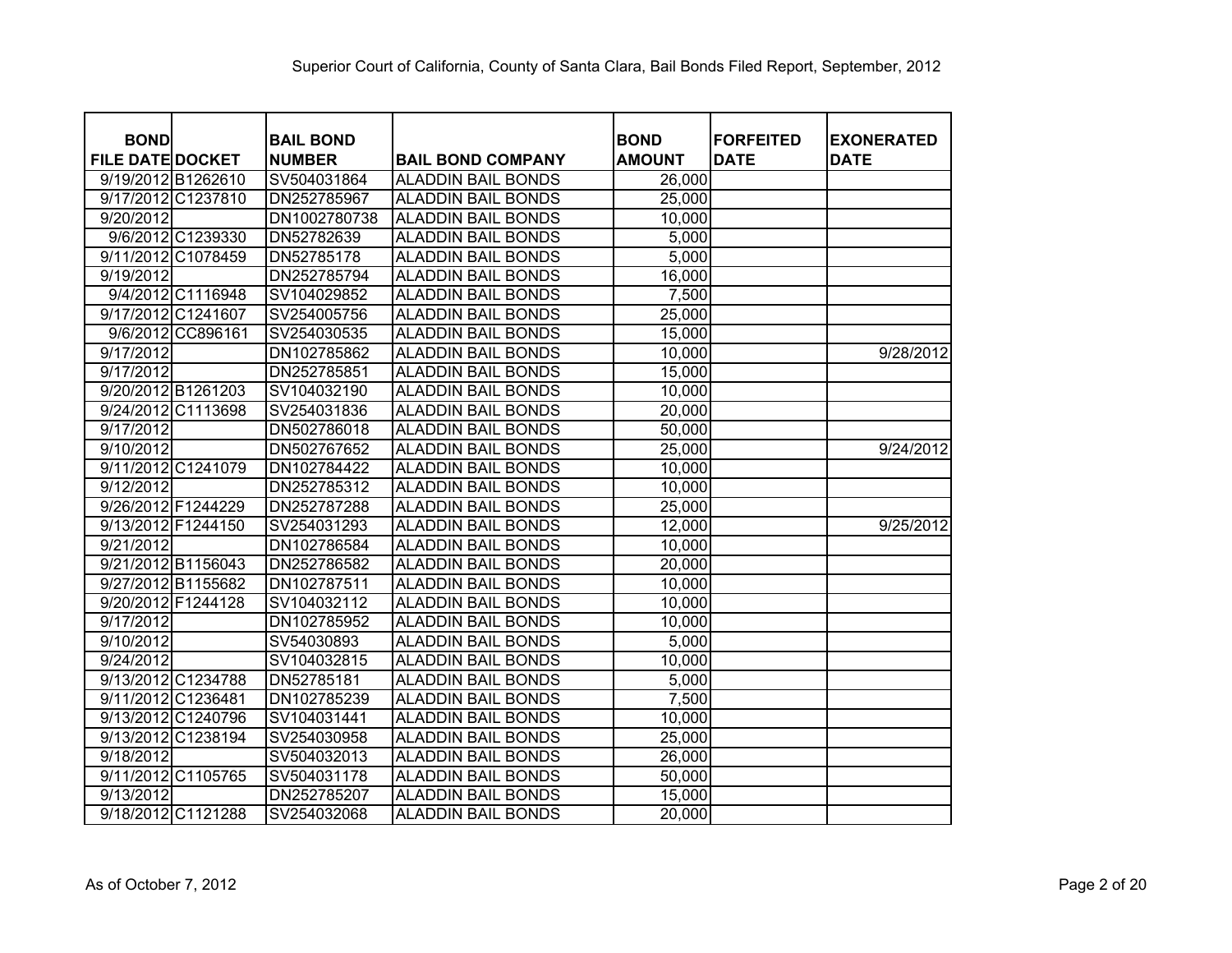| <b>BOND</b>             | <b>BAIL BOND</b> |                           | <b>BOND</b>   | <b>FORFEITED</b> | <b>EXONERATED</b> |
|-------------------------|------------------|---------------------------|---------------|------------------|-------------------|
| <b>FILE DATE DOCKET</b> | <b>NUMBER</b>    | <b>BAIL BOND COMPANY</b>  | <b>AMOUNT</b> | <b>DATE</b>      | <b>DATE</b>       |
| 9/18/2012 C1234420      | SV104032070      | <b>ALADDIN BAIL BONDS</b> | 4,000         |                  | 10/4/2012         |
| 9/18/2012 C1240816      | SV54032069       | <b>ALADDIN BAIL BONDS</b> | 1,000         |                  | 10/4/2012         |
| 9/14/2012 C1090860      | SV104031540      | <b>ALADDIN BAIL BONDS</b> | 10,000        |                  |                   |
| 9/14/2012 C1239533      | SV254031541      | <b>ALADDIN BAIL BONDS</b> | 25,000        |                  |                   |
| 9/10/2012 C1235938      | SV1004030650     | <b>ALADDIN BAIL BONDS</b> | 75,000        |                  |                   |
| 9/6/2012 C1107899       | SV54030540       | <b>ALADDIN BAIL BONDS</b> | 5,000         |                  |                   |
| 9/24/2012               | DN252787008      | <b>ALADDIN BAIL BONDS</b> | 25,000        |                  |                   |
| 9/18/2012 F1243626      | SV54031899       | <b>ALADDIN BAIL BONDS</b> | 5,000         |                  |                   |
| 9/5/2012 FF826345       | SV50403002       | <b>ALADDIN BAIL BONDS</b> | 30,000        |                  |                   |
| 9/20/2012 C1230009      | SV1004032040     | <b>ALADDIN BAIL BONDS</b> | 75,000        |                  |                   |
| 9/4/2012 B1262619       | DN278436         | <b>ALADDIN BAIL BONDS</b> | 5,000         |                  |                   |
| 9/4/2012 B1262619       | DN5287436        | ALADDIN BAIL BONDS        | 5,000         |                  |                   |
| 9/4/2012 B1262619       | DN5782436        | <b>ALADDIN BAIL BONDS</b> | 5,000         |                  |                   |
| 9/20/2012               | SV254032251      | <b>ALADDIN BAIL BONDS</b> | 15,000        |                  |                   |
| 9/19/2012               | SV254031817      | <b>ALADDIN BAIL BONDS</b> | 15,000        |                  |                   |
| 9/11/2012 B1262337      | SV104031035      | <b>ALADDIN BAIL BONDS</b> | 10,000        |                  |                   |
| 9/21/2012               | SV104032444      | <b>ALADDIN BAIL BONDS</b> | 10,000        |                  |                   |
| 9/10/2012               | SV254031093      | <b>ALADDIN BAIL BONDS</b> | 11,000        |                  |                   |
| 9/19/2012               | SV254031904      | <b>ALADDIN BAIL BONDS</b> | 17,250        |                  |                   |
| 9/21/2012 C1237836      | DN102783949      | <b>ALADDIN BAIL BONDS</b> | 7,500         |                  |                   |
| 9/11/2012 B1262156      | SV504030538      | <b>ALADDIN BAIL BONDS</b> | 25,000        |                  |                   |
| 9/21/2012 B1262156      | SV504005762      | <b>ALADDIN BAIL BONDS</b> | 50,000        |                  |                   |
| 9/24/2012 C1237882      | DN502786971      | <b>ALADDIN BAIL BONDS</b> | 50,000        |                  |                   |
| 9/12/2012               | SV254031230      | <b>ALADDIN BAIL BONDS</b> | 25,000        |                  |                   |
| 9/25/2012 B1262194      | SV104032309      | <b>ALADDIN BAIL BONDS</b> | 10,000        |                  |                   |
| 9/17/2012               | SV104031772      | <b>ALADDIN BAIL BONDS</b> | 10,000        |                  |                   |
| 9/14/2012 C1242032      | SV104031509      | <b>ALADDIN BAIL BONDS</b> | 10,000        |                  |                   |
| 9/7/2012 C1242008       | DN1002783921     | <b>ALADDIN BAIL BONDS</b> | 70,000        |                  |                   |
| 9/7/2012 B1262404       | DN252783133      | <b>ALADDIN BAIL BONDS</b> | 25,000        |                  |                   |
| 9/20/2012               | DN52786478       | <b>ALADDIN BAIL BONDS</b> | 5,000         |                  |                   |
| 9/24/2012               | SV104032677      | <b>ALADDIN BAIL BONDS</b> | 10,000        |                  |                   |
| 9/10/2012 C1228580      | DN502784070      | <b>ALADDIN BAIL BONDS</b> | 50,000        | 9/17/2012        |                   |
| 9/4/2012 C1240648       | DN1002783251     | <b>ALADDIN BAIL BONDS</b> | 100,000       |                  |                   |
| 9/21/2012               | DN252786737      | <b>ALADDIN BAIL BONDS</b> | 16,000        |                  |                   |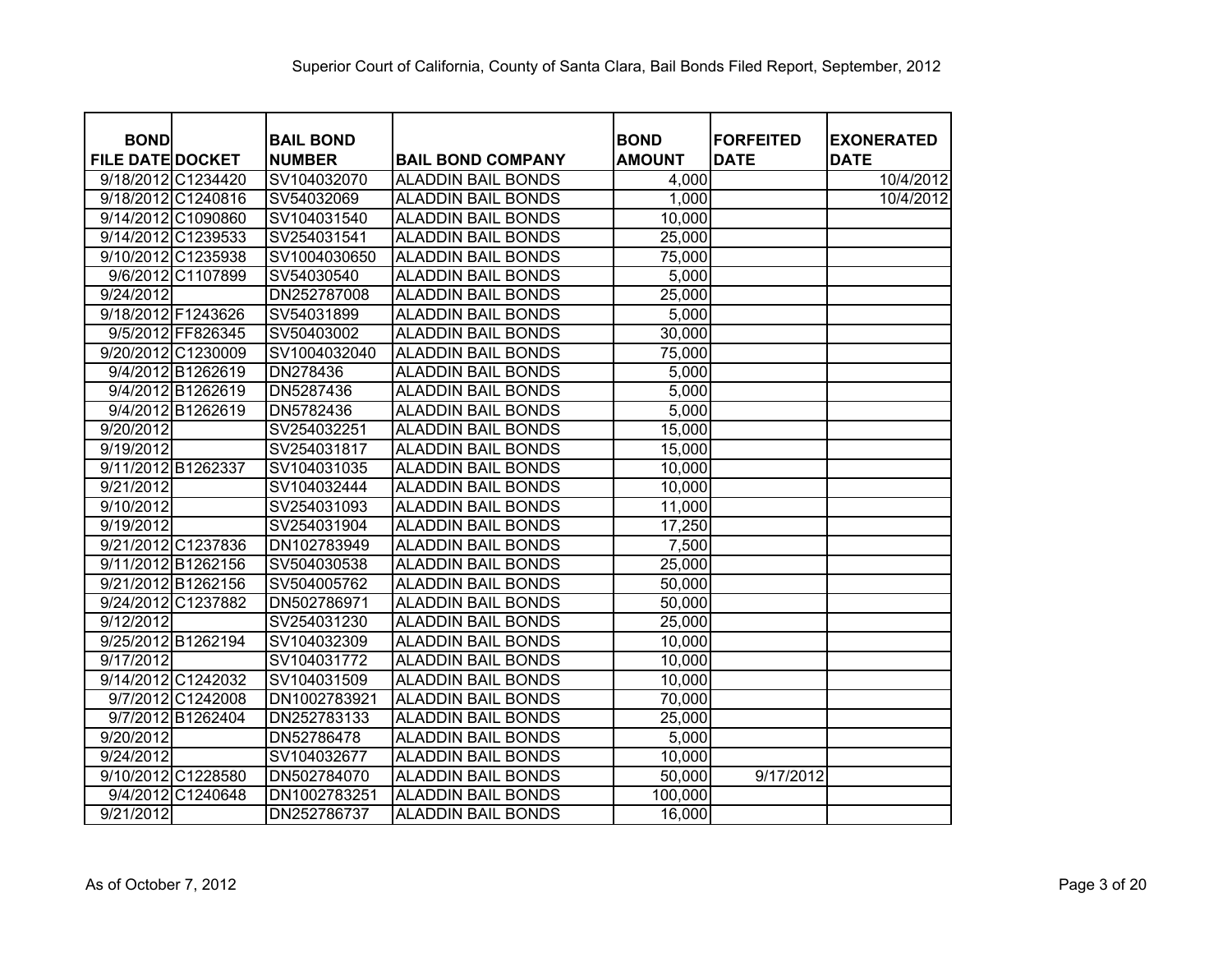| <b>BOND</b>             | <b>BAIL BOND</b> |                           | <b>BOND</b>   | <b>FORFEITED</b> | <b>EXONERATED</b> |
|-------------------------|------------------|---------------------------|---------------|------------------|-------------------|
| <b>FILE DATE DOCKET</b> | <b>NUMBER</b>    | <b>BAIL BOND COMPANY</b>  | <b>AMOUNT</b> | <b>DATE</b>      | <b>DATE</b>       |
| 9/18/2012               | SV254032012      | <b>ALADDIN BAIL BONDS</b> | 20,000        |                  |                   |
| 9/20/2012 C1224934      | DN502786523      | <b>ALADDIN BAIL BONDS</b> | 30,000        |                  | 9/25/2012         |
| 9/7/2012                | DN102782782      | <b>ALADDIN BAIL BONDS</b> | 10,000        |                  | 10/5/2012         |
| 9/25/2012 C1226176      | SV54032387       | <b>ALADDIN BAIL BONDS</b> | 5,000         |                  |                   |
| 9/6/2012 C1233328       | SV254005754      | <b>ALADDIN BAIL BONDS</b> | 10,000        |                  | 9/24/2012         |
| 9/6/2012 C1236144       | SV254030431      | <b>ALADDIN BAIL BONDS</b> | 10,000        |                  | 9/24/2012         |
| 9/12/2012 F1244051      | DN102784408      | <b>ALADDIN BAIL BONDS</b> | 10,000        |                  |                   |
| 9/4/2012 C1241912       | DN52783372       | <b>ALADDIN BAIL BONDS</b> | 5,000         |                  |                   |
| 9/21/2012               | SV104032359      | <b>ALADDIN BAIL BONDS</b> | 10,000        |                  |                   |
| 9/4/2012 C1237641       | DN252782891      | <b>ALADDIN BAIL BONDS</b> | 15,000        |                  |                   |
| 9/27/2012               | SV104033168      | <b>ALADDIN BAIL BONDS</b> | 10,000        |                  |                   |
| 9/27/2012 C1241490      | DN252784825      | <b>ALADDIN BAIL BONDS</b> | 25,000        |                  |                   |
| 9/20/2012 C1227474      | DN52785631       | <b>ALADDIN BAIL BONDS</b> | 2,500         |                  |                   |
| 9/20/2012 C1225798      | DN102785632      | <b>ALADDIN BAIL BONDS</b> | 10,000        |                  |                   |
| 9/25/2012 C1239640      | DN252786705      | <b>ALADDIN BAIL BONDS</b> | 15,000        |                  |                   |
| 9/18/2012 C1237364      | DN52785562       | <b>ALADDIN BAIL BONDS</b> | 5,000         |                  |                   |
| 9/21/2012 C1241180      | DN102786711      | <b>ALADDIN BAIL BONDS</b> | 10,000        | 9/25/2012        |                   |
| 9/10/2012 F1244133      | DN252784157      | <b>ALADDIN BAIL BONDS</b> | 16,000        |                  | 9/25/2012         |
| 9/20/2012 B1262403      | DN102786458      | <b>ALADDIN BAIL BONDS</b> | 10,000        |                  |                   |
| $\overline{9}$ /10/2012 | DN1002784273     | <b>ALADDIN BAIL BONDS</b> | 100,000       |                  |                   |
| 9/25/2012               | DN252784823      | <b>ALADDIN BAIL BONDS</b> | 25,000        |                  |                   |
| 9/27/2012 F1244054      | SV254033025      | <b>ALADDIN BAIL BONDS</b> | 25,000        |                  |                   |
| 9/18/2012               | SV254031995      | <b>ALADDIN BAIL BONDS</b> | 15,000        |                  |                   |
| 9/14/2012 C1240793      | DN252785602      | <b>ALADDIN BAIL BONDS</b> | 25,000        |                  |                   |
| 9/27/2012 B1261684      | SV104032030      | <b>ALADDIN BAIL BONDS</b> | 5,000         |                  |                   |
| 9/14/2012 C1241952      | SV254031616      | <b>ALADDIN BAIL BONDS</b> | 25,000        |                  |                   |
| 9/21/2012               | DN252786686      | <b>ALADDIN BAIL BONDS</b> | 11,000        |                  |                   |
| 9/4/2012                | SV504030242      | <b>ALADDIN BAIL BONDS</b> | 45,000        |                  | 10/1/2012         |
| 9/14/2012 C1226886      | DN102785714      | <b>ALADDIN BAIL BONDS</b> | 7,500         |                  |                   |
| 9/17/2012 F1243976      | DN502785614      | <b>ALADDIN BAIL BONDS</b> | 20,000        |                  |                   |
| 9/27/2012 C1240958      | SV504033110      | <b>ALADDIN BAIL BONDS</b> | 35,000        |                  |                   |
| 9/17/2012 CC638464      | SV254031723      | <b>ALADDIN BAIL BONDS</b> | 25,000        |                  |                   |
| 9/24/2012 F1243211      | SV104032392      | <b>ALADDIN BAIL BONDS</b> | 10,000        |                  |                   |
| 9/24/2012 F1244089      | SV254032393      | <b>ALADDIN BAIL BONDS</b> | 15,000        | 10/2/2012        |                   |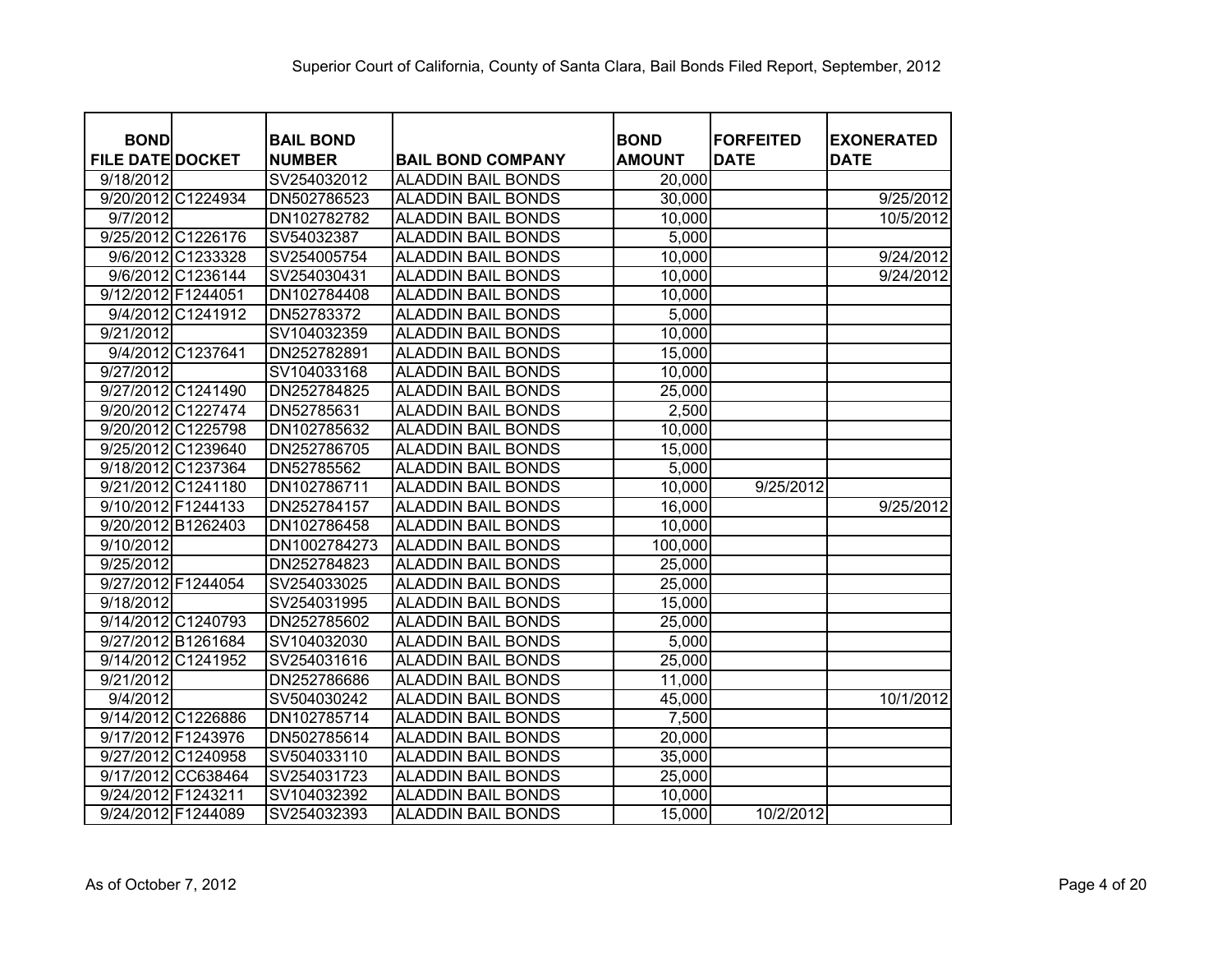| <b>BOND</b><br><b>FILE DATE DOCKET</b> |                    | <b>BAIL BOND</b><br><b>NUMBER</b> | <b>BAIL BOND COMPANY</b>  | <b>BOND</b><br><b>AMOUNT</b> | <b>FORFEITED</b><br><b>DATE</b> | <b>EXONERATED</b><br><b>DATE</b> |
|----------------------------------------|--------------------|-----------------------------------|---------------------------|------------------------------|---------------------------------|----------------------------------|
| 9/19/2012 F1244148                     |                    | DN252785933                       | <b>ALADDIN BAIL BONDS</b> | 25,000                       |                                 |                                  |
| 9/4/2012                               |                    | DN502783225                       | <b>ALADDIN BAIL BONDS</b> | 35,000                       |                                 |                                  |
| 9/17/2012                              |                    | DN502785966                       | <b>ALADDIN BAIL BONDS</b> | 35,000                       |                                 | 9/28/2012                        |
|                                        | 9/17/2012 C1236705 | DN52785885                        | <b>ALADDIN BAIL BONDS</b> | 5,000                        |                                 |                                  |
| 9/27/2012                              |                    | SV104033134                       | <b>ALADDIN BAIL BONDS</b> | 10,000                       |                                 |                                  |
| 9/4/2012                               |                    | DN52783105                        | <b>ALADDIN BAIL BONDS</b> | 5,000                        |                                 |                                  |
| 9/25/2012                              |                    | SV504032905                       | <b>ALADDIN BAIL BONDS</b> | 20,000                       |                                 |                                  |
|                                        | 9/18/2012 C1234569 | DN502785534                       | <b>ALADDIN BAIL BONDS</b> | 50,000                       |                                 | 9/18/2012                        |
| 9/19/2012 F1244187                     |                    | SV254031807                       | <b>ALADDIN BAIL BONDS</b> | 12,000                       |                                 |                                  |
|                                        | 9/24/2012 C1241126 | DN252787197                       | <b>ALADDIN BAIL BONDS</b> | 25,000                       |                                 |                                  |
|                                        | 9/6/2012 C1238726  | SV104029958                       | <b>ALADDIN BAIL BONDS</b> | 10,000                       |                                 |                                  |
| 9/27/2012 B1262097                     |                    | DN52787431                        | <b>ALADDIN BAIL BONDS</b> | 5,000                        |                                 | 9/27/2012                        |
|                                        | 9/20/2012 C1239537 | DN52786259                        | <b>ALADDIN BAIL BONDS</b> | 5,000                        |                                 |                                  |
| 9/17/2012 C1242141                     |                    | SV254031694                       | <b>ALADDIN BAIL BONDS</b> | 22,000                       |                                 |                                  |
| 9/19/2012 F1244166                     |                    | SV504031949                       | <b>ALADDIN BAIL BONDS</b> | 50,000                       | 10/2/2012                       |                                  |
| 9/27/2012 C1242027                     |                    | DN102787623                       | <b>ALADDIN BAIL BONDS</b> | 10,000                       |                                 |                                  |
| 9/25/2012                              |                    | DN252787053                       | <b>ALADDIN BAIL BONDS</b> | 11,000                       |                                 |                                  |
|                                        | 9/6/2012 C1225326  | DN102782265                       | <b>ALADDIN BAIL BONDS</b> | 10,000                       |                                 |                                  |
|                                        | 9/4/2012 C1241575  | SV504030018                       | <b>ALADDIN BAIL BONDS</b> | 31,000                       |                                 | 10/1/2012                        |
| 9/4/2012                               |                    | SV104029747                       | <b>ALADDIN BAIL BONDS</b> | 10,000                       |                                 |                                  |
| 9/20/2012                              |                    | SV104032241                       | <b>ALADDIN BAIL BONDS</b> | 10,000                       |                                 |                                  |
| 9/24/2012                              |                    | DN102786876                       | <b>ALADDIN BAIL BONDS</b> | 8,000                        |                                 |                                  |
|                                        | 9/11/2012 C1234476 | SV104031132                       | <b>ALADDIN BAIL BONDS</b> | 8,000                        |                                 |                                  |
| 9/24/2012 C1101141                     |                    | SV504032628                       | <b>ALADDIN BAIL BONDS</b> | 40,000                       |                                 |                                  |
|                                        | 9/24/2012 C1229617 | SV54032627                        | <b>ALADDIN BAIL BONDS</b> | 500                          |                                 |                                  |
|                                        | 9/10/2012 C1238657 | SV1504030827                      | <b>ALADDIN BAIL BONDS</b> | 150,000                      |                                 |                                  |
| 9/27/2012                              |                    | DN252787513                       | <b>ALADDIN BAIL BONDS</b> | 10,000                       |                                 |                                  |
|                                        | 9/4/2012 C1238669  | DN252782916                       | <b>ALADDIN BAIL BONDS</b> | 20,000                       |                                 |                                  |
|                                        | 9/19/2012 CC784906 | DN252786464                       | <b>ALADDIN BAIL BONDS</b> | 10,000                       | 9/19/2012                       |                                  |
|                                        | 9/10/2012 C1122634 | DN1002783990                      | <b>ALADDIN BAIL BONDS</b> | 75,000                       |                                 |                                  |
|                                        | 9/14/2012 C1222873 | DN52785672                        | <b>ALADDIN BAIL BONDS</b> | 5,000                        |                                 | 9/20/2012                        |
|                                        | 9/19/2012 B1262400 | DN102785822                       | <b>ALADDIN BAIL BONDS</b> | 10,000                       |                                 |                                  |
|                                        | 9/26/2012 C1114488 | DN52787466                        | <b>ALADDIN BAIL BONDS</b> | 3,000                        |                                 |                                  |
|                                        | 9/27/2012 C1229881 | DN252787642                       | <b>ALADDIN BAIL BONDS</b> | 25,000                       |                                 | 10/2/2012                        |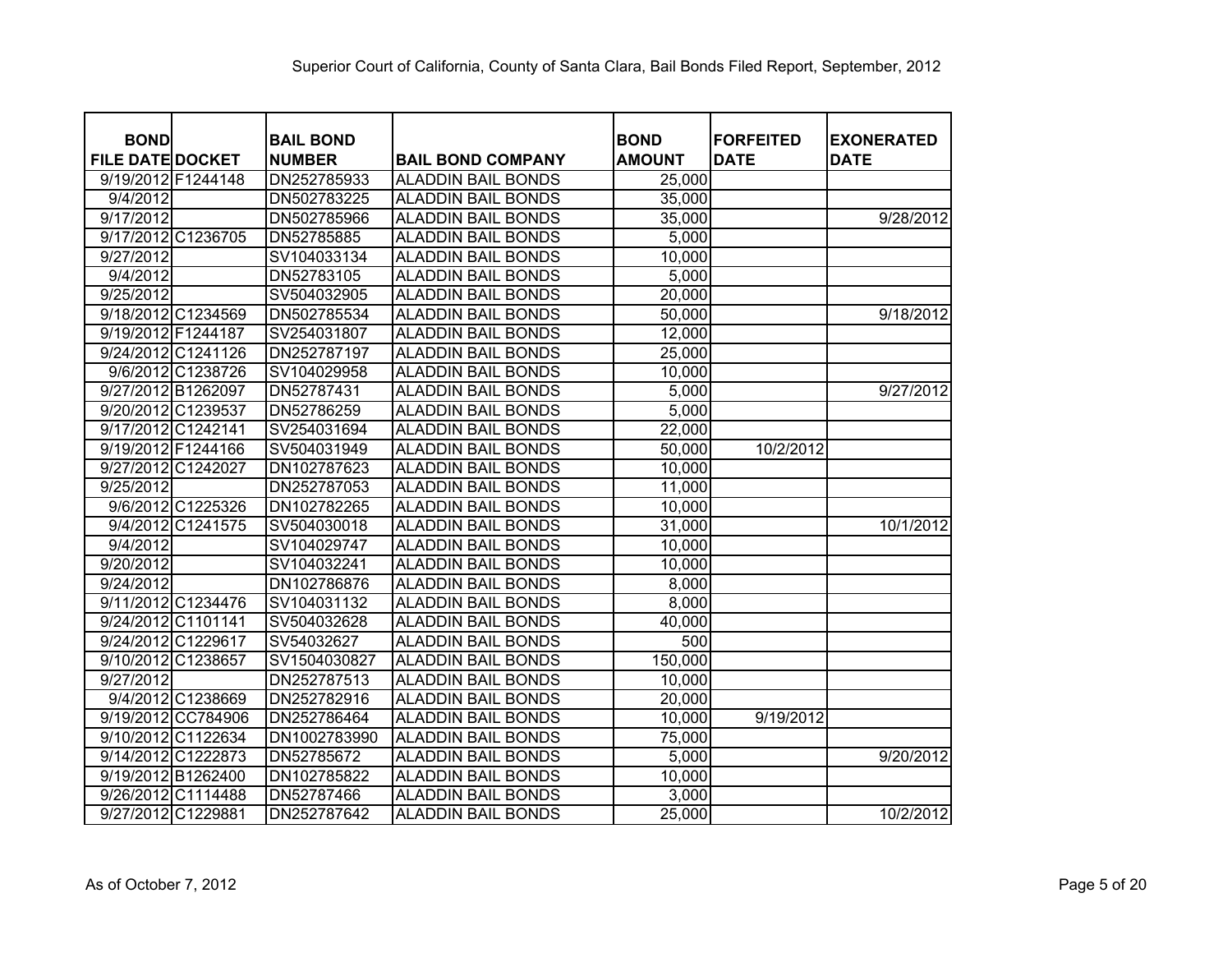| <b>BOND</b>             |                   | <b>BAIL BOND</b> |                           | <b>BOND</b>   | <b>FORFEITED</b> | <b>EXONERATED</b> |
|-------------------------|-------------------|------------------|---------------------------|---------------|------------------|-------------------|
| <b>FILE DATE DOCKET</b> |                   | <b>NUMBER</b>    | <b>BAIL BOND COMPANY</b>  | <b>AMOUNT</b> | <b>DATE</b>      | <b>DATE</b>       |
| 9/27/2012 C1237035      |                   | DN252787643      | <b>ALADDIN BAIL BONDS</b> | 25,000        |                  | 10/2/2012         |
| 9/21/2012 C1102945      |                   | SV504031988      | <b>ALADDIN BAIL BONDS</b> | 50,000        |                  |                   |
|                         | 9/4/2012 B1261984 | SV254029563      | <b>ALADDIN BAIL BONDS</b> | 20,000        |                  |                   |
| 9/17/2012 C1240965      |                   | DN252786074      | <b>ALADDIN BAIL BONDS</b> | 20,000        |                  |                   |
|                         | 9/5/2012 C1241579 | DN502783250      | <b>ALADDIN BAIL BONDS</b> | 10,000        |                  |                   |
| 9/18/2012               |                   | DN102786299      | <b>ALADDIN BAIL BONDS</b> | 10,000        |                  |                   |
| 9/18/2012 C1238663      |                   | SV104032098      | <b>ALADDIN BAIL BONDS</b> | 10,000        |                  | 10/1/2012         |
|                         | 9/4/2012 B1260529 | DN100278400      | <b>ALADDIN BAIL BONDS</b> | 100,000       |                  |                   |
| 9/19/2012 F1244142      |                   | SV104031869      | <b>ALADDIN BAIL BONDS</b> | 10,000        |                  |                   |
| 9/19/2012 F1243381      |                   | DN102786186      | <b>ALADDIN BAIL BONDS</b> | 10,000        |                  |                   |
| 9/25/2012 C1241683      |                   | SV104032926      | <b>ALADDIN BAIL BONDS</b> | 7,500         |                  |                   |
| 9/25/2012 B1262335      |                   | DN252786077      | <b>ALADDIN BAIL BONDS</b> | 25,000        |                  |                   |
| 9/17/2012               |                   | DN502785785      | <b>ALADDIN BAIL BONDS</b> | 10,000        |                  | 9/27/2012         |
| 9/18/2012 F1243759      |                   | DN252786003      | <b>ALADDIN BAIL BONDS</b> | 20,000        |                  |                   |
| 9/19/2012 F1244089      |                   | DN102786002      | <b>ALADDIN BAIL BONDS</b> | 10,000        | 9/28/2012        |                   |
| 9/17/2012 C1241460      |                   | DN102785845      | <b>ALADDIN BAIL BONDS</b> | 5,000         | 10/1/2012        |                   |
| 9/11/2012 B1261795      |                   | SV104030606      | <b>ALADDIN BAIL BONDS</b> | 10,000        |                  |                   |
|                         | 9/7/2012 B1261719 | DN52783307       | <b>ALADDIN BAIL BONDS</b> | 1,000         |                  |                   |
| 9/25/2012               |                   | SV254032903      | <b>ALADDIN BAIL BONDS</b> | 16,000        |                  |                   |
| 9/24/2012               |                   | DN102786950      | <b>ALADDIN BAIL BONDS</b> | 10,000        |                  |                   |
| 9/11/2012 B1262111      |                   | DN252783606      | <b>ALADDIN BAIL BONDS</b> | 25,000        |                  |                   |
| 9/24/2012               |                   | DN252784822      | <b>ALADDIN BAIL BONDS</b> | 15,000        |                  |                   |
| 9/14/2012 C1239979      |                   | SV254031617      | <b>ALADDIN BAIL BONDS</b> | 25,000        |                  |                   |
| 9/10/2012 C1108582      |                   | SV504030731      | <b>ALADDIN BAIL BONDS</b> | 40,000        |                  | 9/17/2012         |
| 9/10/2012 C1225866      |                   | SV254030732      | <b>ALADDIN BAIL BONDS</b> | 10,000        |                  | 9/17/2012         |
| 9/10/2012 F1241870      |                   | SV104030733      | <b>ALADDIN BAIL BONDS</b> | 10,000        |                  | 9/17/2012         |
| 9/19/2012 F1244289      |                   | SV254031861      | <b>ALADDIN BAIL BONDS</b> | 6,000         |                  |                   |
|                         | 9/5/2012 C1103345 | SV54030406       | <b>ALADDIN BAIL BONDS</b> | 5,000         |                  |                   |
| 9/17/2012               |                   | DN252785920      | <b>ALADDIN BAIL BONDS</b> | 10,000        |                  | 10/1/2012         |
| 9/19/2012 B1049001      |                   | DN102785945      | <b>ALADDIN BAIL BONDS</b> | 7,000         |                  |                   |
|                         | 9/4/2012 C1241050 | SV104029855      | <b>ALADDIN BAIL BONDS</b> | 10,000        |                  |                   |
| 9/18/2012 C1240338      |                   | DN102786208      | <b>ALADDIN BAIL BONDS</b> | 6,000         |                  |                   |
| 9/12/2012 C1235427      |                   | SV504030547      | <b>ALADDIN BAIL BONDS</b> | 50,000        | 9/17/2012        |                   |
|                         | 9/4/2012 C1070247 | DN502783286      | <b>ALADDIN BAIL BONDS</b> | 50,000        |                  |                   |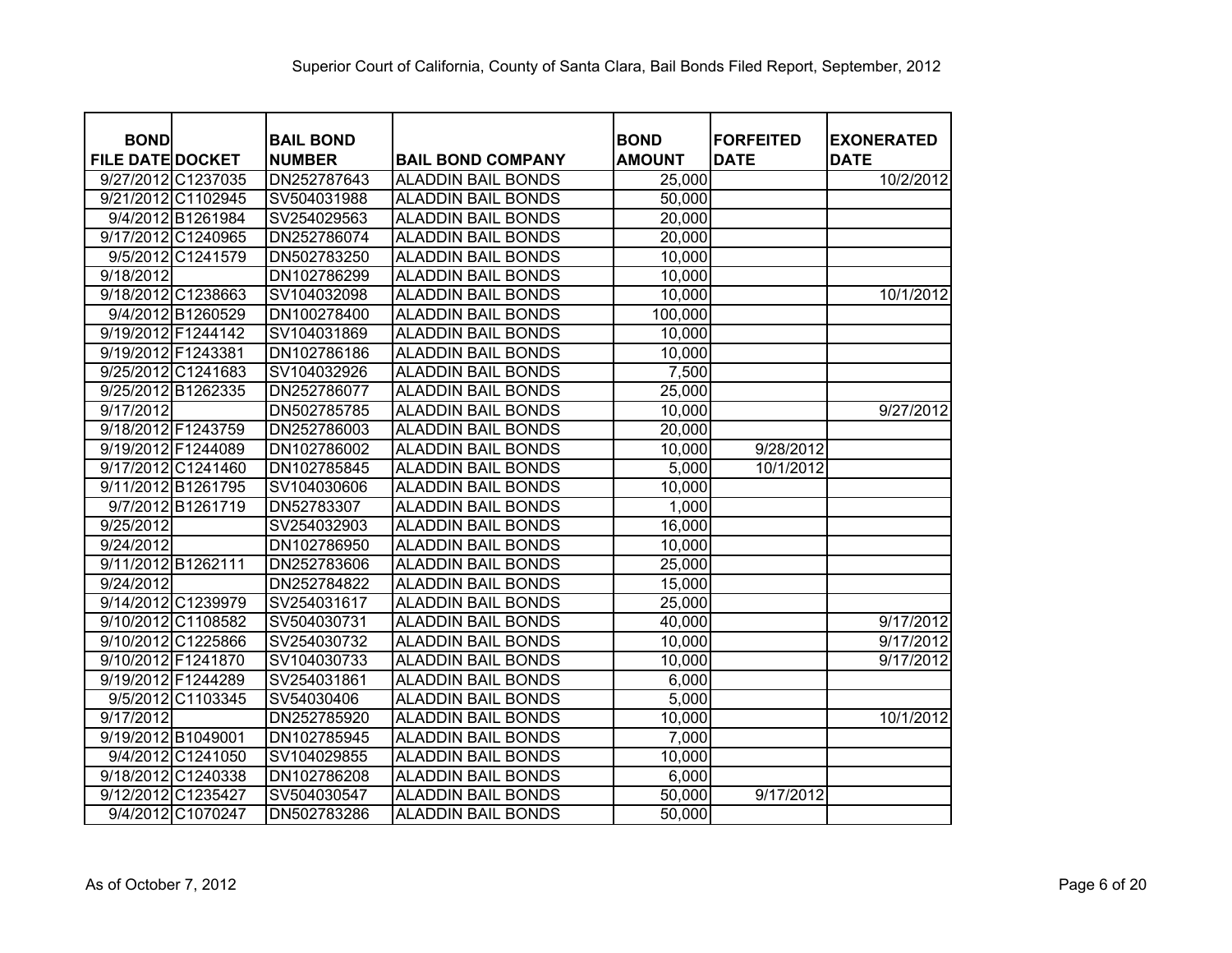| <b>BOND</b>             | <b>BAIL BOND</b> |                           | <b>BOND</b>   | <b>FORFEITED</b> | <b>EXONERATED</b> |
|-------------------------|------------------|---------------------------|---------------|------------------|-------------------|
| <b>FILE DATE DOCKET</b> | <b>NUMBER</b>    | <b>BAIL BOND COMPANY</b>  | <b>AMOUNT</b> | <b>DATE</b>      | <b>DATE</b>       |
| 9/7/2012 C1229105       | DN252783901      | <b>ALADDIN BAIL BONDS</b> | 15,000        |                  |                   |
| 9/19/2012 F1243289      | SV54031977       | <b>ALADDIN BAIL BONDS</b> | 5,000         |                  |                   |
| 9/4/2012 CC931874       | DN252782000      | <b>ALADDIN BAIL BONDS</b> | 25,000        |                  |                   |
| 9/17/2012               | DN252786067      | <b>ALADDIN BAIL BONDS</b> | 10,000        |                  |                   |
| 9/24/2012 C1238949      | SV254032611      | <b>ALADDIN BAIL BONDS</b> | 20,000        |                  |                   |
| 9/4/2012                | SV504030170      | <b>ALADDIN BAIL BONDS</b> | 40,000        |                  | 10/1/2012         |
| 9/27/2012 C1228436      | DN52787548       | <b>ALADDIN BAIL BONDS</b> | 5,000         |                  |                   |
| 9/11/2012 C1241078      | DN252785269      | <b>ALADDIN BAIL BONDS</b> | 21,000        |                  | 9/24/2012         |
| 9/4/2012 C1239201       | SV504030292      | <b>ALADDIN BAIL BONDS</b> | 50,000        |                  |                   |
| 9/21/2012 C1121650      | DN502786689      | <b>ALADDIN BAIL BONDS</b> | 30,000        |                  |                   |
| 9/7/2012 F1140465       | DN502783705      | <b>ALADDIN BAIL BONDS</b> | 50,000        |                  |                   |
| 9/22/2012 B1262338      | DN502767651      | <b>ALADDIN BAIL BONDS</b> | 10,000        |                  | 9/24/2012         |
| 9/7/2012 C1229087       | SV1004031928     | <b>ALADDIN BAIL BONDS</b> | 75,000        |                  |                   |
| 9/18/2012 F1035024      | SV254031929      | <b>ALADDIN BAIL BONDS</b> | 15,000        |                  |                   |
| 9/20/2012               | DN102786490      | ALADDIN BAIL BONDS        | 10,000        |                  |                   |
| 9/19/2012               | SV254032181      | <b>ALADDIN BAIL BONDS</b> | 20,000        |                  |                   |
| 9/17/2012               | DN502785914      | <b>ALADDIN BAIL BONDS</b> | 45,000        |                  |                   |
| 9/5/2012 F1243923       | DN252783011      | <b>ALADDIN BAIL BONDS</b> | 10,250        |                  |                   |
| 9/24/2012               | SV104032663      | <b>ALADDIN BAIL BONDS</b> | 10,000        |                  |                   |
| 9/4/2012 C1241461       | SV254030039      | <b>ALADDIN BAIL BONDS</b> | 15,000        |                  |                   |
| 9/20/2012 F1139945      | SV104032218      | <b>ALADDIN BAIL BONDS</b> | 10,000        |                  |                   |
| 9/27/2012 CC939562      | SV254033144      | <b>ALADDIN BAIL BONDS</b> | 25,000        |                  |                   |
| 9/10/2012 C1240783      | DN502784261      | <b>ALADDIN BAIL BONDS</b> | 50,000        |                  |                   |
| 9/19/2012 B1262586      | DN102786031      | <b>ALADDIN BAIL BONDS</b> | 10,000        |                  | 10/1/2012         |
| 9/19/2012               | DN252785793      | <b>ALADDIN BAIL BONDS</b> | 16,000        |                  |                   |
| 9/11/2012 B1262517      | SV54030510       | <b>ALADDIN BAIL BONDS</b> | 5,000         |                  |                   |
| 9/17/2012               | SV254031744      | <b>ALADDIN BAIL BONDS</b> | 25,000        |                  |                   |
| 9/26/2012 C1237885      | DN252787523      | <b>ALADDIN BAIL BONDS</b> | 10,000        |                  |                   |
| 9/26/2012 C1239118      | DN252787524      | <b>ALADDIN BAIL BONDS</b> | 10,000        |                  |                   |
| 9/12/2012               | SV104031262      | <b>ALADDIN BAIL BONDS</b> | 10,000        |                  |                   |
| 9/13/2012 C1239861      | DN102729407      | <b>ALADDIN BAIL BONDS</b> | 10,000        |                  |                   |
| 9/21/2012               | SV104032449      | <b>ALADDIN BAIL BONDS</b> | 10,000        |                  |                   |
| 9/27/2012               | DN252787559      | <b>ALADDIN BAIL BONDS</b> | 10,000        |                  |                   |
| 9/18/2012 C1116914      | DN252786265      | <b>ALADDIN BAIL BONDS</b> | 15,000        |                  |                   |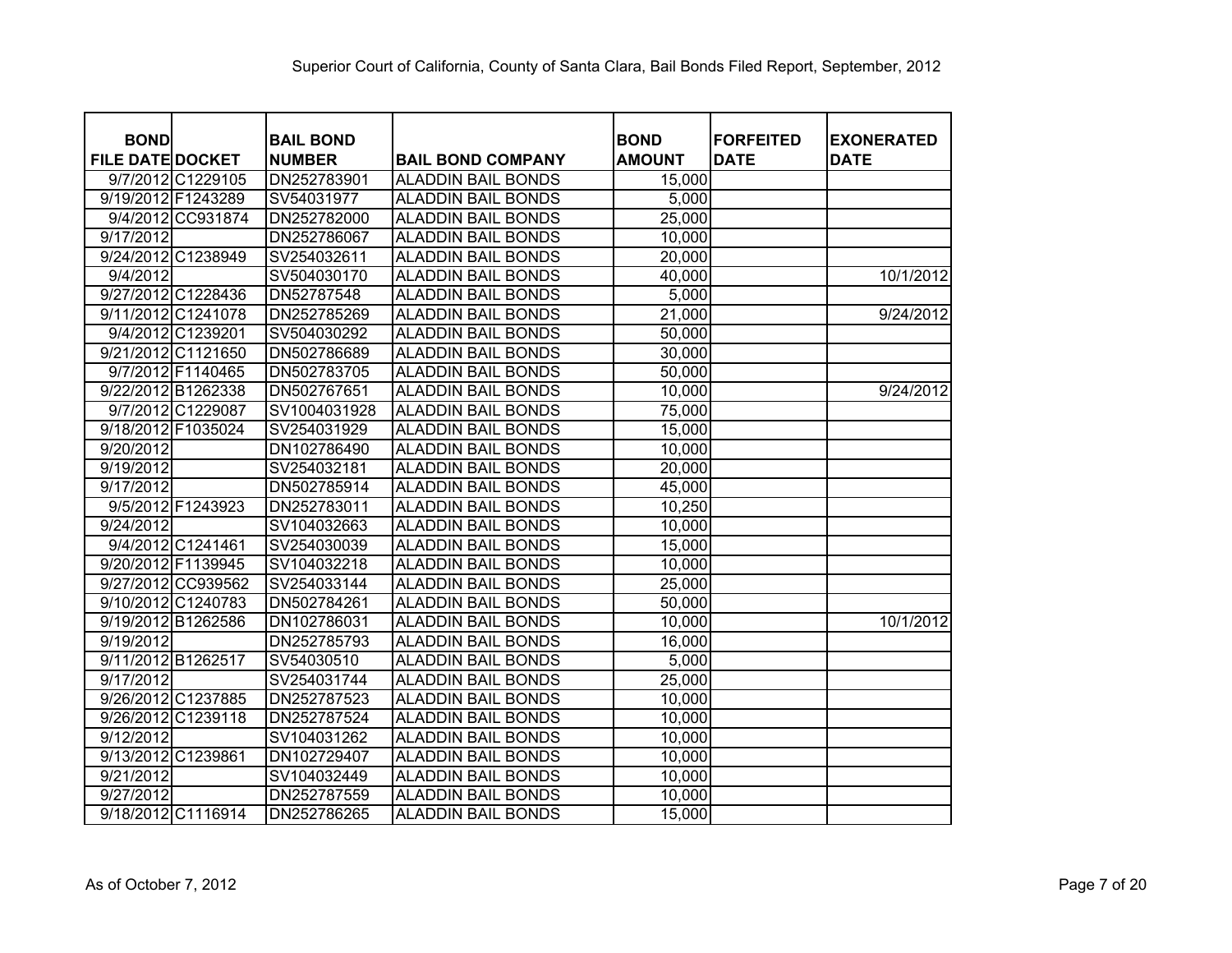| <b>BOND</b>             |                    | <b>BAIL BOND</b> |                               | <b>BOND</b>      | <b>FORFEITED</b> | <b>EXONERATED</b> |
|-------------------------|--------------------|------------------|-------------------------------|------------------|------------------|-------------------|
| <b>FILE DATE DOCKET</b> |                    | <b>NUMBER</b>    | <b>BAIL BOND COMPANY</b>      | <b>AMOUNT</b>    | <b>DATE</b>      | <b>DATE</b>       |
| 9/13/2012 F1244046      |                    | DN52713358       | <b>ALADDIN BAIL BONDS</b>     | 1,500            |                  |                   |
| 9/10/2012               |                    | SV254030987      | <b>ALADDIN BAIL BONDS</b>     | 11,000           |                  |                   |
|                         | 9/10/2012 C1238554 | DN252784028      | <b>ALADDIN BAIL BONDS</b>     | 15,000           | 9/21/2012        |                   |
| 9/24/2012 F1244209      |                    | LX1510010414     | ALICE CORTEZ BAIL BONDS       | 10,000           |                  |                   |
| 9/25/2012               |                    | LX1510010412     | ALICE CORTEZ BAIL BONDS       | 10,000           |                  |                   |
|                         | 9/6/2012 F1244009  | LX10010010485    | ALICE CORTEZ BAIL BONDS       | 100,000          |                  |                   |
| 9/24/2012 F1244209      |                    | LX1510010413     | ALICE CORTEZ BAIL BONDS       | 10,000           |                  |                   |
| 9/12/2012 FF930709      |                    | LX1510010411     | ALICE CORTEZ BAIL BONDS       | 10,000           |                  |                   |
| 9/18/2012               |                    |                  | 5111962763 ALL PRO BAIL BONDS | 10,000           |                  |                   |
| 9/4/2012                |                    |                  | 5111958247 ALL PRO BAIL BONDS | 10,000           |                  |                   |
|                         | 9/10/2012 C1235680 |                  | 5105283403 ALL PRO BAIL BONDS | 100,000          |                  |                   |
|                         | 9/4/2012 C1237030  | 5111958221       | <b>ALL PRO BAIL BONDS</b>     | 7,500            |                  |                   |
|                         | 9/7/2012 B1261849  |                  | 5550870746 ALL PRO BAIL BONDS | 50,000           |                  | 9/13/2012         |
| 9/24/2012 C1242022      |                    |                  | 5271510752 ALL PRO BAIL BONDS | 27,000           |                  |                   |
|                         | 9/12/2012 C1241084 |                  | 5801352980 ALL PRO BAIL BONDS | 5,000            |                  | 9/28/2012         |
| 9/4/2012                |                    |                  | 5271528078 ALL PRO BAIL BONDS | 25,000           |                  | 10/1/2012         |
| 9/25/2012               |                    |                  | 5111970414 ALL PRO BAIL BONDS | 10,000           |                  |                   |
|                         | 9/14/2012 C1120274 |                  | 5111900639 ALL PRO BAIL BONDS | 10,000           |                  |                   |
|                         | 9/26/2012 C1241944 |                  | 5111975831 ALL PRO BAIL BONDS | 11,000           |                  |                   |
| 9/17/2012               |                    |                  | 5111962750 ALL PRO BAIL BONDS | 10,000           |                  |                   |
|                         | 9/4/2012 C1240848  |                  | 5111958234 ALL PRO BAIL BONDS | 10,000           |                  |                   |
| 9/14/2012 B1261296      |                    |                  | 5111962734 ALL PRO BAIL BONDS | 10,000           |                  | 9/18/2012         |
|                         | 9/7/2012 B1262223  |                  | 5550876793 ALL PRO BAIL BONDS | 30,000           |                  |                   |
|                         | 9/4/2012 C1237258  |                  | 5801348675 ALL PRO BAIL BONDS | $\overline{250}$ |                  |                   |
| 9/10/2012 C1237698      |                    |                  | 5111758207 ALL PRO BAIL BONDS | 10,000           |                  |                   |
| 9/13/2012 F1242717      |                    |                  | 5801352993 ALL PRO BAIL BONDS | 5,000            |                  |                   |
| 9/27/2012               |                    |                  | 5271541578 ALL PRO BAIL BONDS | 25,000           |                  |                   |
| 9/10/2012 C1239515      |                    |                  | 5550857499 ALL PRO BAIL BONDS | 50,000           |                  | 10/5/2012         |
| 9/24/2012 C1229772      |                    |                  | 5801384662 ALL PRO BAIL BONDS | 1,000            |                  | 9/24/2012         |
|                         | 9/24/2012 C1235904 |                  | 5801353002 ALL PRO BAIL BONDS | 5,000            |                  | 9/24/2012         |
| 9/11/2012 B1156982      |                    |                  | 5550858920 ALL PRO BAIL BONDS | 50,000           |                  |                   |
| 9/17/2012 C1239228      |                    |                  | 5111962776 ALL PRO BAIL BONDS | 6,000            |                  |                   |
| 9/14/2012               |                    |                  | 5801143234 ALL PRO BAIL BONDS | 5,000            |                  |                   |
| 9/10/2012               |                    |                  | 5105285423 ALL PRO BAIL BONDS | 60,000           |                  |                   |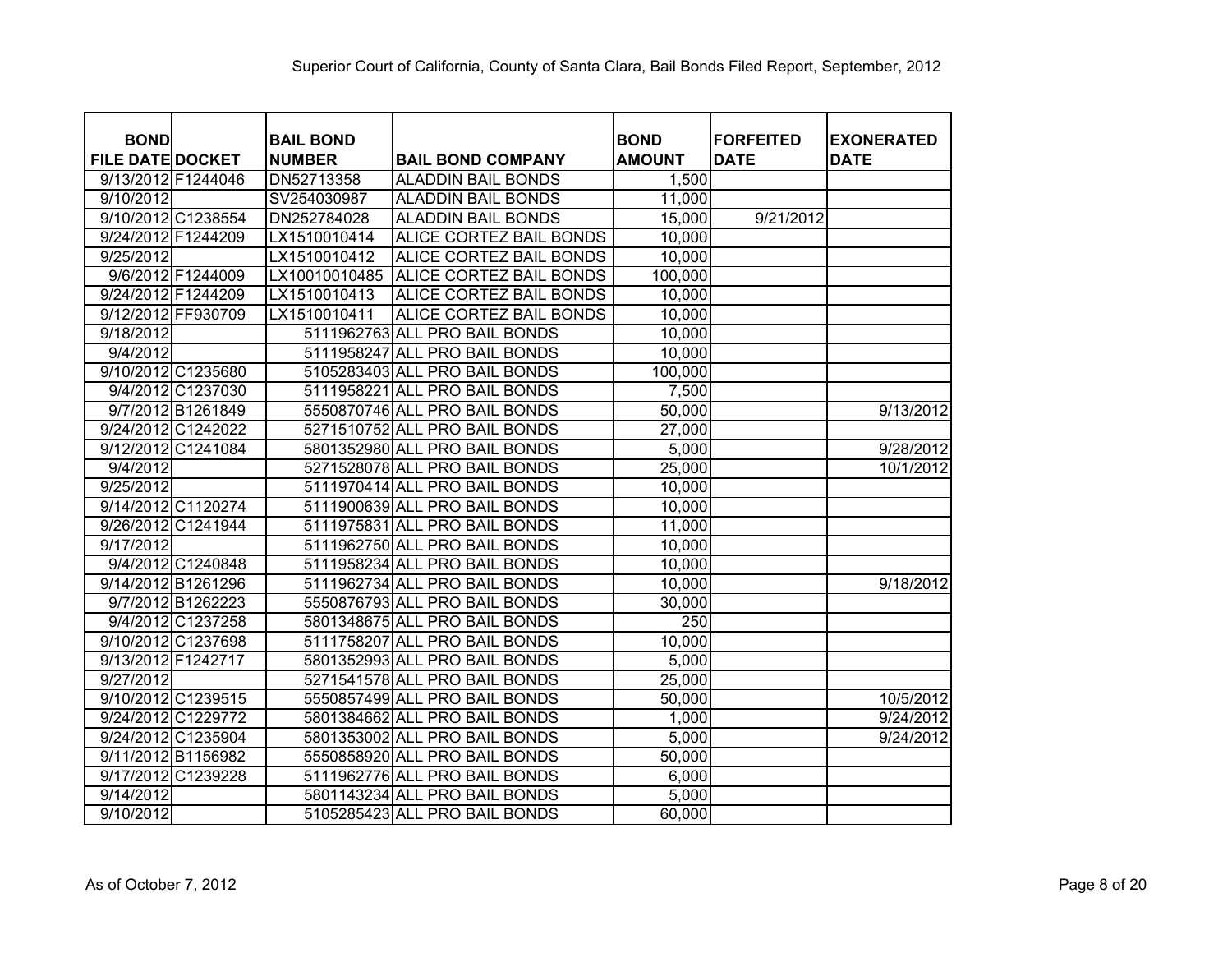| <b>BOND</b>             |                    | <b>BAIL BOND</b> |                                | <b>BOND</b>   | <b>FORFEITED</b> | <b>EXONERATED</b> |
|-------------------------|--------------------|------------------|--------------------------------|---------------|------------------|-------------------|
| <b>FILE DATE DOCKET</b> |                    | <b>NUMBER</b>    | <b>BAIL BOND COMPANY</b>       | <b>AMOUNT</b> | <b>DATE</b>      | <b>DATE</b>       |
|                         | 9/10/2012 C1230233 |                  | 5801365975 ALL PRO BAIL BONDS  | 5,000         |                  |                   |
|                         | 9/10/2012 C1235648 |                  | 5801348688 ALL PRO BAIL BONDS  | 1,000         |                  |                   |
| 9/24/2012               |                    |                  | 5111970401 ALL PRO BAIL BONDS  | 11,000        |                  |                   |
| 9/24/2012               |                    |                  | 5111970373 ALL PRO BAIL BONDS  | 10,000        |                  |                   |
|                         | 9/4/2012 C1236981  |                  | 5271528052 ALL PRO BAIL BONDS  | 25,000        |                  | 9/4/2012          |
| 9/26/2012               |                    |                  | 5801386413 ALL PRO BAIL BONDS  | 5,000         |                  |                   |
|                         | 9/5/2012 C1236219  |                  | 5801380341 ALL PRO BAIL BONDS  | 5,000         | 9/7/2012         |                   |
|                         | 9/5/2012 C1236845  |                  | 5801365962 ALL PRO BAIL BONDS  | 5,000         | 9/7/2012         |                   |
|                         | 9/5/2012 C1241521  |                  | 5550875192 ALL PRO BAIL BONDS  | 50,000        | 10/1/2012        |                   |
|                         | 9/21/2012 C1236219 |                  | 5271507291 ALL PRO BAIL BONDS  | 15,000        |                  |                   |
|                         | 9/21/2012 C1236845 |                  | 5271510749 ALL PRO BAIL BONDS  | 15,000        |                  |                   |
| 9/17/2012               |                    |                  | 5271495840 ALL PRO BAIL BONDS  | 20,000        |                  |                   |
|                         | 9/17/2012 C1239564 |                  | 5550875189 ALL PRO BAIL BONDS  | 50,000        | 10/3/2012        |                   |
| 9/18/2012 C1241181      |                    |                  | 5550857501 ALL PRO BAIL BONDS  | 41,000        |                  |                   |
|                         | 9/24/2012 C1240773 |                  | 5111970386 ALL PRO BAIL BONDS  | 10,000        |                  |                   |
| 9/19/2012               |                    |                  | 5271507233 ALL PRO BAIL BONDS  | 15,000        |                  |                   |
| 9/5/2012                |                    |                  | 5271528081 ALL PRO BAIL BONDS  | 10,000        |                  |                   |
| 9/10/2012               |                    |                  | 5111958320 ALL PRO BAIL BONDS  | 10,000        |                  |                   |
|                         | 9/11/2012 C1225296 |                  | 5271495824 ALL PRO BAIL BONDS  | 25,000        |                  |                   |
| 9/17/2012               |                    |                  | 5550864297 ALL PRO BAIL BONDS  | 40,000        |                  | 10/1/2012         |
|                         | 9/4/2012 C1239907  |                  | 5271528036 ALL PRO BAIL BONDS  | 20,000        | 9/25/2012        |                   |
|                         | 9/5/2012 C1075402  |                  | 51111958250 ALL PRO BAIL BONDS | 10,000        |                  | 9/5/2012          |
|                         | 9/19/2012 CC961013 |                  | 5550877039 ALL PRO BAIL BONDS  | 30,000        | 9/25/2012        |                   |
| 9/19/2012 C1114107      |                    |                  | 5105293538 ALL PRO BAIL BONDS  | 100,000       |                  |                   |
| 9/27/2012               |                    |                  | 5271510765 ALL PRO BAIL BONDS  | 25,000        |                  |                   |
| 9/27/2012               |                    |                  | 5271507259 ALL PRO BAIL BONDS  | 20,000        |                  |                   |
|                         | 9/20/2012 BB152493 |                  | 5801353028 ALL PRO BAIL BONDS  | 5,000         |                  |                   |
| 9/11/2012               |                    |                  | 5111958276 ALL PRO BAIL BONDS  | 6,000         |                  |                   |
|                         | 9/5/2012 C1116783  |                  | 5271489599 ALL PRO BAIL BONDS  | 25,000        |                  |                   |
|                         | 9/6/2012 C1241580  |                  | 5111958263 ALL PRO BAIL BONDS  | 10,000        |                  |                   |
| 9/7/2012                |                    |                  | 5111958218 ALL PRO BAIL BONDS  | 10,000        |                  |                   |
|                         | 9/7/2012 C1239333  |                  | 5550876805 ALL PRO BAIL BONDS  | 10,000        |                  |                   |
| 9/25/2012               |                    |                  | 5111970399 ALL PRO BAIL BONDS  | 10,000        |                  |                   |
|                         | 9/7/2012 F1244157  |                  | 527148960 ALL PRO BAIL BONDS   | 26,000        |                  |                   |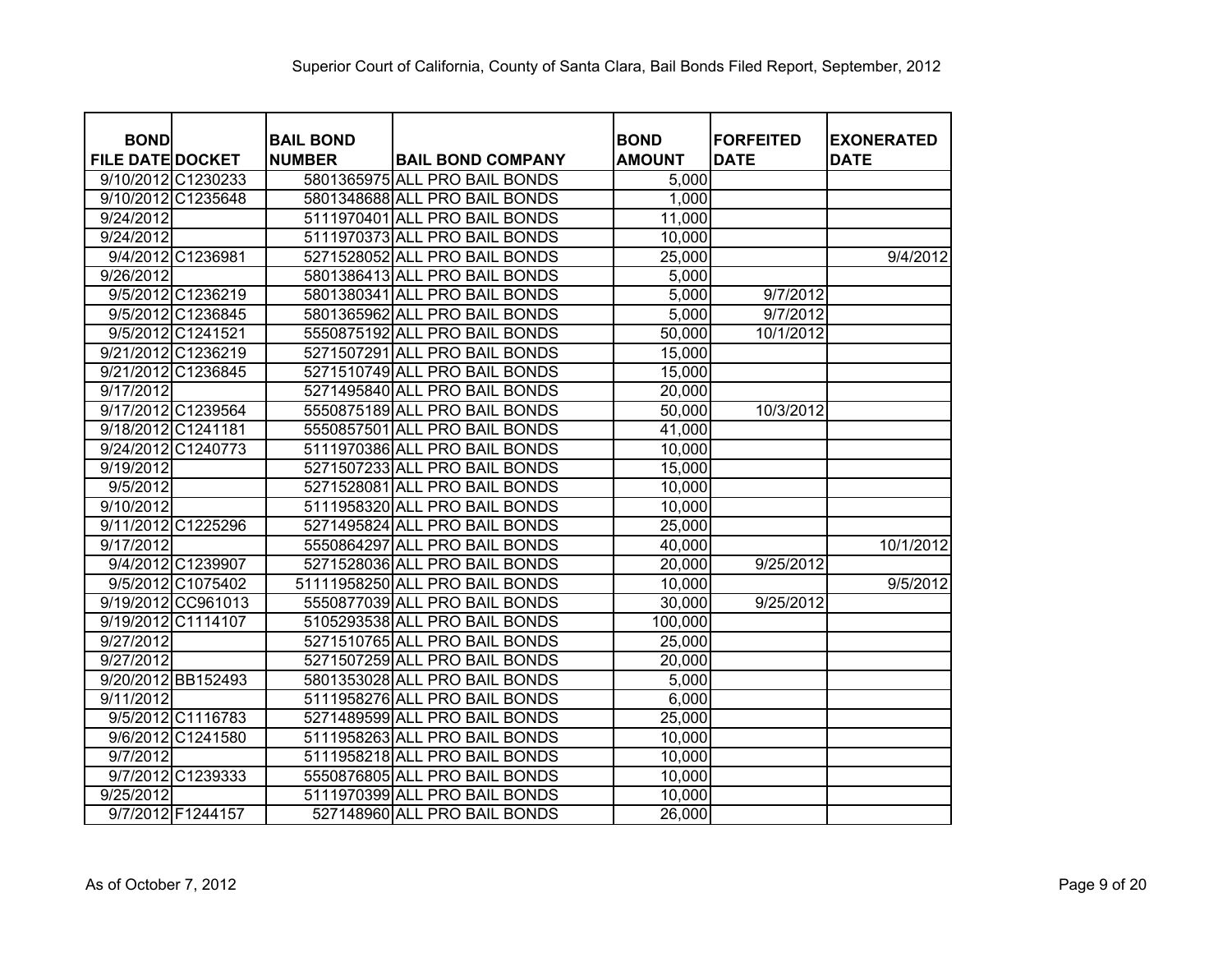| <b>BOND</b>             | <b>BAIL BOND</b> |                                | <b>BOND</b>   | <b>FORFEITED</b> | <b>EXONERATED</b> |
|-------------------------|------------------|--------------------------------|---------------|------------------|-------------------|
| <b>FILE DATE DOCKET</b> | <b>NUMBER</b>    | <b>BAIL BOND COMPANY</b>       | <b>AMOUNT</b> | <b>DATE</b>      | <b>DATE</b>       |
| 9/28/2012 C1240800      |                  | 5801397912 ALL PRO BAIL BONDS  | 1,500         |                  |                   |
| 9/10/2012 C1240235      |                  | 5271495811 ALL PRO BAIL BONDS  | 25,000        |                  |                   |
| 9/13/2012               |                  | 5111962747 ALL PRO BAIL BONDS  | 10,000        |                  |                   |
| 9/19/2012 C1121698      |                  | 5550866332 ALL PRO BAIL BONDS  | 40,000        |                  |                   |
| 9/10/2012               |                  | 5111958292 ALL PRO BAIL BONDS  | 10,000        |                  |                   |
| 9/25/2012 C1111593      |                  | 5801362057 ALL PRO BAIL BONDS  | 5,000         |                  |                   |
| 9/17/2012               | IS30K126238      | <b>AMIGO BAIL BONDS</b>        | 11,250        |                  |                   |
| 9/24/2012               | IS30K132267      | <b>AMIGO BAIL BONDS</b>        | 10,000        |                  |                   |
| 9/28/2012 C1241412      | IS30K132588      | <b>AMIGO BAIL BONDS</b>        | 10,000        |                  |                   |
| 9/17/2012 C1228943      | FCS51004929      | <b>AUTUMN ESPARZA BAIL BON</b> | 5,000         |                  |                   |
| 9/7/2012 CC953443       | T5050372049      | <b>BAD BOYS BAIL BONDS</b>     | 25,000        |                  |                   |
| 9/24/2012               | T5050375659      | <b>BAD BOYS BAIL BONDS</b>     | 31,204        |                  |                   |
| 9/13/2012 B1260110      | T1050371802      | <b>BAD BOYS BAIL BONDS</b>     | 10,000        |                  |                   |
| 9/19/2012 C1240245      | T20050375135     | <b>BAD BOYS BAIL BONDS</b>     | 150,000       |                  |                   |
| 9/11/2012               | T1050372020      | <b>BAD BOYS BAIL BONDS</b>     | 10,000        |                  |                   |
| 9/24/2012               | T2550374918      | <b>BAD BOYS BAIL BONDS</b>     | 25,000        |                  |                   |
| 9/25/2012 C1116386      | T550371778       | <b>BAD BOYS BAIL BONDS</b>     | 2,500         |                  |                   |
| 9/24/2012 C1241999      | T2550372310      | <b>BAD BOYS BAIL BONDS</b>     | 11,000        |                  |                   |
| 9/14/2012 F1244098      | T5050371874      | <b>BAD BOYS BAIL BONDS</b>     | 30,000        |                  |                   |
| 9/7/2012                | T2550372030      | <b>BAD BOYS BAIL BONDS</b>     | 11,000        |                  | 10/4/2012         |
| 9/7/2012 C1240245       | T5050312051      | <b>BAD BOYS BAIL BONDS</b>     | 35,000        |                  |                   |
| 9/24/2012               | T1050374884      | <b>BAD BOYS BAIL BONDS</b>     | 10,000        |                  |                   |
| 9/6/2012 C1239900       | T5050371873      | <b>BAD BOYS BAIL BONDS</b>     | 35,000        |                  |                   |
| 9/19/2012               | T1050372286      | <b>BAD BOYS BAIL BONDS</b>     | 10,000        |                  |                   |
| 9/17/2012 C1239685      | T2550372306      | <b>BAD BOYS BAIL BONDS</b>     | 20,000        |                  |                   |
| 9/19/2012 B1260663      | T550372278       | <b>BAD BOYS BAIL BONDS</b>     | 2,000         |                  |                   |
| 9/4/2012 C1233533       | T5050381777      | <b>BAD BOYS BAIL BONDS</b>     | 50,000        |                  |                   |
| 9/4/2012 C1237127       | T550371254       | <b>BAD BOYS BAIL BONDS</b>     | 4,000         |                  |                   |
| 9/7/2012 B1260097       | T550371256       | <b>BAD BOYS BAIL BONDS</b>     | 3,000         |                  |                   |
| 9/13/2012 B1260711      | T1050367913      | <b>BAD BOYS BAIL BONDS</b>     | 10,000        |                  | 9/26/2012         |
| 9/28/2012 F1244213      | T10050375637     | <b>BAD BOYS BAIL BONDS</b>     | 100,000       |                  |                   |
| 9/28/2012               | T2550372312      | <b>BAD BOYS BAIL BONDS</b>     | 11,000        |                  |                   |
| 9/11/2012 B1261207      | T550367365       | <b>BAD BOYS BAIL BONDS</b>     | 5,000         |                  |                   |
| 9/27/2012 C1241949      | T5050374922      | <b>BAD BOYS BAIL BONDS</b>     | 50,000        |                  |                   |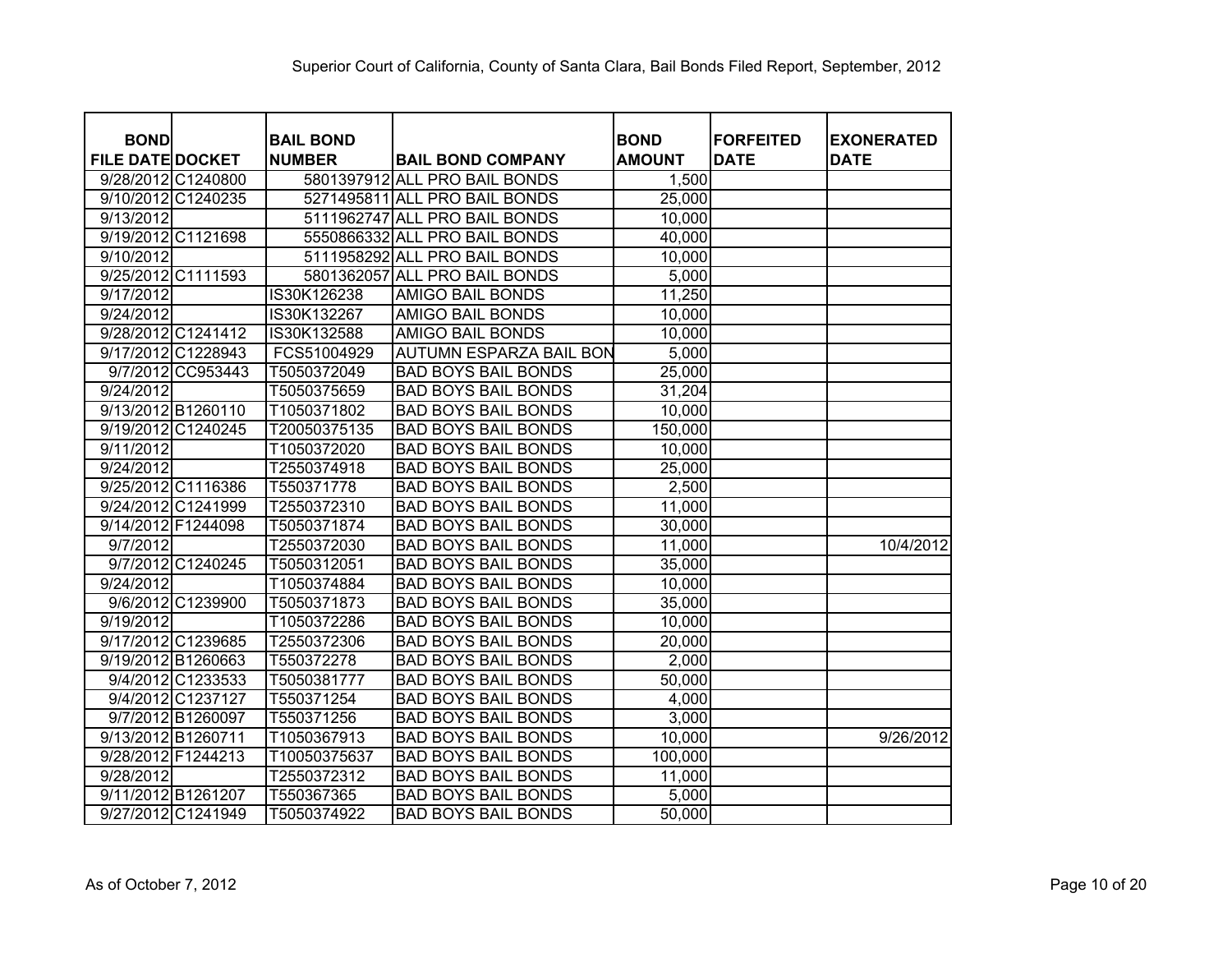| <b>BOND</b>             | <b>BAIL BOND</b> |                            | <b>BOND</b>   | <b>FORFEITED</b> | <b>EXONERATED</b> |
|-------------------------|------------------|----------------------------|---------------|------------------|-------------------|
| <b>FILE DATE DOCKET</b> | <b>NUMBER</b>    | <b>BAIL BOND COMPANY</b>   | <b>AMOUNT</b> | <b>DATE</b>      | <b>DATE</b>       |
| 9/21/2012 F1243845      | T1050372291      | <b>BAD BOYS BAIL BONDS</b> | 5,000         |                  |                   |
| 9/7/2012 B1261145       | T2550367931      | <b>BAD BOYS BAIL BONDS</b> | 15,000        |                  |                   |
| 9/10/2012 C1235079      | T5050372048      | <b>BAD BOYS BAIL BONDS</b> | 50,000        |                  |                   |
| 9/4/2012 B1262633       | T1050371791      | <b>BAD BOYS BAIL BONDS</b> | 10,000        |                  |                   |
| 9/7/2012 C1240297       | T1050371797      | <b>BAD BOYS BAIL BONDS</b> | 7,500         |                  |                   |
| 9/13/2012               | T550372280       | <b>BAD BOYS BAIL BONDS</b> | 5,000         |                  |                   |
| 9/13/2012 C1095095      | T550372279       | <b>BAD BOYS BAIL BONDS</b> | 5,000         |                  |                   |
| 9/12/2012 C1235552      | T2550371281      | <b>BAD BOYS BAIL BONDS</b> | 20,000        |                  |                   |
| 9/17/2012               | T2550372034      | <b>BAD BOYS BAIL BONDS</b> | 20,000        |                  |                   |
| 9/5/2012 F1243384       | T2550371695      | <b>BAD BOYS BAIL BONDS</b> | 20,000        |                  |                   |
| 9/6/2012 C1237743       | T5050371713      | <b>BAD BOYS BAIL BONDS</b> | 35,000        |                  |                   |
| 9/17/2012               | T2550372031      | <b>BAD BOYS BAIL BONDS</b> | 20,000        |                  |                   |
| 9/10/2012 C1238940      | T550372009       | <b>BAD BOYS BAIL BONDS</b> | 5,000         |                  |                   |
| 9/27/2012 FF932084      | T1050374886      | <b>BAD BOYS BAIL BONDS</b> | 7,500         |                  |                   |
| 9/24/2012 F1243525      | T550356386       | <b>BAD BOYS BAIL BONDS</b> | 5,000         |                  |                   |
| 9/17/2012 C1233379      | T5050371876      | <b>BAD BOYS BAIL BONDS</b> | 50,000        |                  |                   |
| 9/5/2012 C1080398       | T1050372024      | <b>BAD BOYS BAIL BONDS</b> | 10,000        |                  | 9/18/2012         |
| 9/11/2012 B1262444      | T550371250       | <b>BAD BOYS BAIL BONDS</b> | 2,000         |                  |                   |
| 9/7/2012 B1262495       | T2550367680      | <b>BAD BOYS BAIL BONDS</b> | 25,000        |                  |                   |
| 9/27/2012 C1235217      | T2550367936      | <b>BAD BOYS BAIL BONDS</b> | 25,000        |                  |                   |
| 9/18/2012 C1238670      | T2550367675      | <b>BAD BOYS BAIL BONDS</b> | 7,500         |                  |                   |
| 9/27/2012               | T5050375654      | <b>BAD BOYS BAIL BONDS</b> | 26,000        |                  |                   |
| 9/17/2012               | T2550372035      | <b>BAD BOYS BAIL BONDS</b> | 25,000        |                  | 9/28/2012         |
| 9/14/2012 C1240812      | T1050372018      | <b>BAD BOYS BAIL BONDS</b> | 10,000        |                  |                   |
| 9/10/2012 C1228751      | T10050367718     | <b>BAD BOYS BAIL BONDS</b> | 100,000       |                  |                   |
| 9/25/2012 C1223850      | T2550372309      | <b>BAD BOYS BAIL BONDS</b> | 25,000        |                  |                   |
| 9/21/2012 B1152682      | T550367905       | <b>BAD BOYS BAIL BONDS</b> | 5,000         |                  |                   |
| 9/24/2012               | T2550371697      | <b>BAD BOYS BAIL BONDS</b> | 25,000        |                  |                   |
| 9/24/2012               | T1050374883      | <b>BAD BOYS BAIL BONDS</b> | 10,000        |                  |                   |
| 9/19/2012 B1156611      | T1050372272      | <b>BAD BOYS BAIL BONDS</b> | 10,000        |                  |                   |
| 9/21/2012               | T2550367674      | <b>BAD BOYS BAIL BONDS</b> | 11,000        |                  |                   |
| 9/10/2012               | T7550372065      | <b>BAD BOYS BAIL BONDS</b> | 26,000        |                  |                   |
| 9/26/2012 C1239696      | T550371777       | <b>BAD BOYS BAIL BONDS</b> | 5,000         |                  |                   |
| 9/4/2012 C1240151       | T5050372046      | <b>BAD BOYS BAIL BONDS</b> | 50,000        |                  |                   |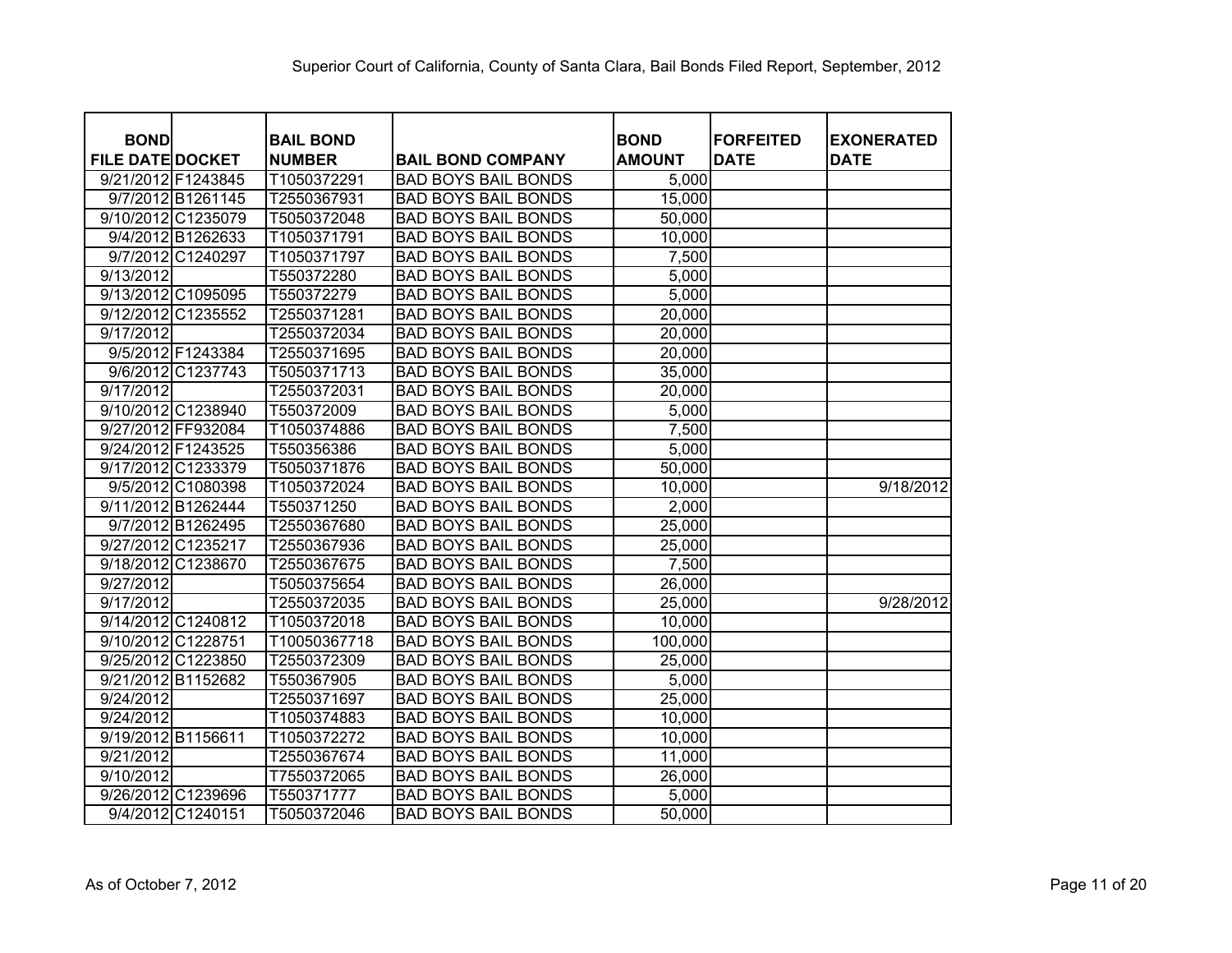| <b>BOND</b><br><b>FILE DATE DOCKET</b> |                    | <b>BAIL BOND</b><br><b>NUMBER</b> | <b>BAIL BOND COMPANY</b>   | <b>BOND</b><br><b>AMOUNT</b> | <b>FORFEITED</b><br><b>DATE</b> | <b>EXONERATED</b><br><b>DATE</b> |
|----------------------------------------|--------------------|-----------------------------------|----------------------------|------------------------------|---------------------------------|----------------------------------|
| 9/26/2012 C1122545                     |                    | T550367902                        | <b>BAD BOYS BAIL BONDS</b> | 5,000                        |                                 |                                  |
| 9/24/2012 C1242021                     |                    | T5050375113                       | <b>BAD BOYS BAIL BONDS</b> | 35,000                       |                                 |                                  |
| 9/11/2012 C1241643                     |                    | T10050372338                      | <b>BAD BOYS BAIL BONDS</b> | 26,000                       |                                 |                                  |
|                                        | 9/6/2012 C1240151  | T5050372050                       | <b>BAD BOYS BAIL BONDS</b> | 35,000                       | 9/14/2012                       |                                  |
|                                        | 9/4/2012 B1262035  | T2550367395                       | <b>BAD BOYS BAIL BONDS</b> | 20,000                       |                                 |                                  |
| 9/11/2012 B1262475                     |                    | T1050371799                       | <b>BAD BOYS BAIL BONDS</b> | 6,000                        |                                 |                                  |
|                                        | 9/4/2012 C1241578  | T5050371711                       | <b>BAD BOYS BAIL BONDS</b> | 31,000                       |                                 |                                  |
|                                        | 9/5/2012 C1241522  | T10050371890                      | <b>BAD BOYS BAIL BONDS</b> | 100,000                      |                                 |                                  |
| 9/18/2012                              |                    | T2550367676                       | <b>BAD BOYS BAIL BONDS</b> | 25,000                       |                                 |                                  |
| 9/17/2012 C1232969                     |                    | T1050372287                       | <b>BAD BOYS BAIL BONDS</b> | 10,000                       |                                 |                                  |
| 9/24/2012                              |                    | T2550371696                       | <b>BAD BOYS BAIL BONDS</b> | 20,000                       |                                 |                                  |
| 9/17/2012 C1240818                     |                    | T1050372288                       | <b>BAD BOYS BAIL BONDS</b> | 10,000                       |                                 |                                  |
|                                        | 9/4/2012 CC964814  | T2550367679                       | <b>BAD BOYS BAIL BONDS</b> | 7,500                        |                                 |                                  |
|                                        | 9/7/2012 C1237102  | T550367650                        | <b>BAD BOYS BAIL BONDS</b> | 5,000                        |                                 |                                  |
|                                        | 9/4/2012 C1241909  | T5050371878                       | <b>BAD BOYS BAIL BONDS</b> | 30,000                       |                                 |                                  |
| 9/17/2012 C1230929                     |                    | T1050372285                       | <b>BAD BOYS BAIL BONDS</b> | 10,000                       |                                 | 9/17/2012                        |
| 9/11/2012 F1243112                     |                    | T550371670                        | <b>BAD BOYS BAIL BONDS</b> | 5,000                        |                                 |                                  |
| 9/13/2012 C1115863                     |                    | T550371671                        | <b>BAD BOYS BAIL BONDS</b> | 5,000                        |                                 |                                  |
|                                        | 9/11/2012 CC457800 | T2550371290                       | <b>BAD BOYS BAIL BONDS</b> | 5,000                        |                                 |                                  |
| 9/24/2012                              |                    | T550367901                        | <b>BAD BOYS BAIL BONDS</b> | 100,000                      |                                 |                                  |
|                                        | 9/4/2012 C1238370  | T1050371800                       | <b>BAD BOYS BAIL BONDS</b> | 7,500                        |                                 |                                  |
| 9/12/2012                              |                    | T2550367673                       | <b>BAD BOYS BAIL BONDS</b> | 10,000                       |                                 |                                  |
| 9/10/2012 C1231419                     |                    | T550367366                        | <b>BAD BOYS BAIL BONDS</b> | 5,000                        |                                 |                                  |
| 9/11/2012 B1260933                     |                    | T1050372021                       | <b>BAD BOYS BAIL BONDS</b> | 10,000                       |                                 | 9/17/2012                        |
| 9/11/2012 B1261202                     |                    | T550367651                        | <b>BAD BOYS BAIL BONDS</b> | 2,000                        |                                 |                                  |
| $\overline{9/25/2012}$                 |                    | T2550374921                       | <b>BAD BOYS BAIL BONDS</b> | 25,000                       |                                 |                                  |
| 9/11/2012 B1261209                     |                    | T550367364                        | <b>BAD BOYS BAIL BONDS</b> | 5,000                        |                                 |                                  |
| 9/11/2012 B1262410                     |                    | T550371252                        | <b>BAD BOYS BAIL BONDS</b> | 5,000                        |                                 |                                  |
| 9/27/2012 F1244002                     |                    | T550371776                        | <b>BAD BOYS BAIL BONDS</b> | 5,000                        |                                 |                                  |
| 9/17/2012                              |                    | T2550372029                       | <b>BAD BOYS BAIL BONDS</b> | 25,000                       |                                 |                                  |
| 9/18/2012 F1241499                     |                    | T550367025                        | <b>BAD BOYS BAIL BONDS</b> | 5,000                        |                                 |                                  |
| 9/24/2012                              |                    | SV104032494                       | <b>BAD BOYS BAIL BONDS</b> | 10,000                       |                                 |                                  |
| 9/24/2012                              |                    | T2550374920                       | <b>BAD BOYS BAIL BONDS</b> | 25,000                       |                                 |                                  |
| 9/25/2012 B1262366                     |                    | T5050375658                       | <b>BAD BOYS BAIL BONDS</b> | 50,000                       |                                 |                                  |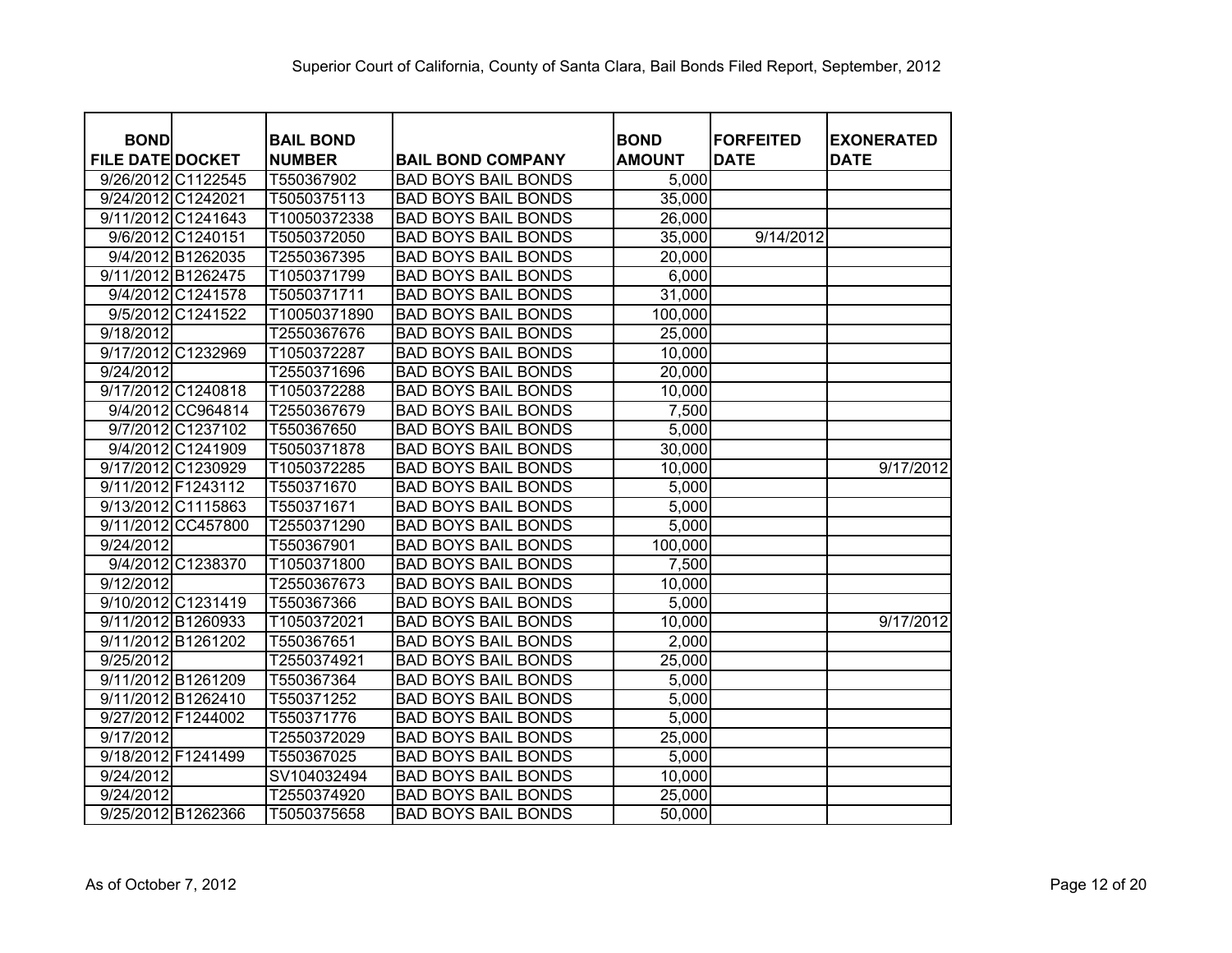|                                        |                   |                                   |                                       | <b>BOND</b>   | <b>FORFEITED</b> |                                  |
|----------------------------------------|-------------------|-----------------------------------|---------------------------------------|---------------|------------------|----------------------------------|
| <b>BOND</b><br><b>FILE DATE DOCKET</b> |                   | <b>BAIL BOND</b><br><b>NUMBER</b> | <b>BAIL BOND COMPANY</b>              | <b>AMOUNT</b> | <b>DATE</b>      | <b>EXONERATED</b><br><b>DATE</b> |
|                                        | 9/7/2012 C1237254 | T550371251                        | <b>BAD BOYS BAIL BONDS</b>            | 5,000         |                  |                                  |
| 9/18/2012 F1243508                     |                   | S5001932285                       | <b>BAIL BONDS MADE EASY</b>           | 50,000        |                  |                                  |
| 9/27/2012                              |                   | FCS251016958                      | <b>BAIL HOTLINE BAIL BONDS</b>        | 25,000        |                  |                                  |
| 9/17/2012 C1239122                     |                   | FCS2510006788                     | <b>BAIL HOTLINE BAIL BONDS</b>        | 20,000        |                  |                                  |
| 9/26/2012 C1237632                     |                   | FCS251010528                      | <b>BAIL HOTLINE BAIL BONDS</b>        | 25,000        |                  |                                  |
| 9/10/2012                              |                   | FCS101002225                      | <b>BAIL HOTLINE BAIL BONDS</b>        | 5,000         |                  |                                  |
| 9/27/2012 B1262102                     |                   | FCS251013557                      | <b>BAIL HOTLINE BAIL BONDS</b>        | 5,000         |                  |                                  |
|                                        | 9/7/2012 B1261549 | FCS251003889                      | <b>BAIL HOTLINE BAIL BONDS</b>        | 25,000        |                  |                                  |
| 9/13/2012 C1238390                     |                   | FCS101002227                      | <b>BAIL HOTLINE BAIL BONDS</b>        | 10,000        |                  |                                  |
| 9/24/2012 C1113101                     |                   | FCS101013368                      | <b>BAIL HOTLINE BAIL BONDS</b>        | 10,000        |                  |                                  |
| 9/25/2012 F1242114                     |                   | FCS251006781                      | <b>BAIL HOTLINE BAIL BONDS</b>        | 12,000        |                  |                                  |
| 9/17/2012 C1242128                     |                   | FCS251006787                      | <b>BAIL HOTLINE BAIL BONDS</b>        | 21,000        |                  |                                  |
|                                        | 9/5/2012 C1233969 | FCS250965718                      | <b>BAIL HOTLINE BAIL BONDS</b>        | 250,000       |                  |                                  |
| 9/27/2012                              |                   | FCS251013551                      | <b>BAIL HOTLINE BAIL BONDS</b>        | 25,000        |                  |                                  |
| 9/13/2012                              |                   | FCS101004859                      | <b>BAIL HOTLINE BAIL BONDS</b>        | 5,000         |                  |                                  |
| 9/11/2012 B1260626                     |                   | FCS251000911                      | <b>BAIL HOTLINE BAIL BONDS</b>        | 25,000        |                  |                                  |
| 9/28/2012 F1242433                     |                   | FCS251013562                      | <b>BAIL HOTLINE BAIL BONDS</b>        | 8,000         |                  |                                  |
| 9/17/2012                              |                   | FCS101007517                      | <b>BAIL HOTLINE BAIL BONDS</b>        | 2,500         |                  |                                  |
| 9/17/2012 C1120937                     |                   | FCS101007518                      | <b>BAIL HOTLINE BAIL BONDS</b>        | 5,000         |                  |                                  |
| 9/24/2012 F1244221                     |                   | FCS251013558                      | <b>BAIL HOTLINE BAIL BONDS</b>        | 16,000        |                  |                                  |
| 9/21/2012 F1244074                     |                   | FCS251013560                      | <b>BAIL HOTLINE BAIL BONDS</b>        | 21,000        |                  |                                  |
| 9/17/2012                              |                   | FCS251006792                      | <b>BAIL HOTLINE BAIL BONDS</b>        | 20,000        |                  |                                  |
|                                        | 9/5/2012 CC828304 | FCS25993890                       | <b>BAIL HOTLINE BAIL BONDS</b>        | 25,000        | 9/13/2012        |                                  |
| 9/11/2012                              |                   | FCS251000918                      | <b>BAIL HOTLINE BAIL BONDS</b>        | 16,000        |                  |                                  |
| 9/24/2012 C1238219                     |                   | FCS101013369                      | <b>BAIL HOTLINE BAIL BONDS</b>        | 10,000        |                  |                                  |
|                                        | 9/5/2012 F1242067 | FCS101002218                      | <b>BAIL HOTLINE BAIL BONDS</b>        | 5,000         | 9/19/2012        |                                  |
|                                        | 9/5/2012 F1242571 | FCS101002217                      | <b>BAIL HOTLINE BAIL BONDS</b>        | 1,500         |                  |                                  |
|                                        | 9/5/2012 F1242660 | FCS101002216                      | <b>BAIL HOTLINE BAIL BONDS</b>        | 5,000         |                  |                                  |
|                                        | 9/5/2012 F1243999 | FCS101002213                      | <b>BAIL HOTLINE BAIL BONDS</b>        | 2,000         |                  |                                  |
| 9/19/2012 B1262264                     |                   | FCS251006783                      | <b>BAIL HOTLINE BAIL BONDS</b>        | 20,000        |                  |                                  |
| 9/18/2012 F1243628                     |                   | FCS100932905                      | <b>BAIL HOTLINE BAIL BONDS</b>        | 60,000        |                  |                                  |
| 9/25/2012 F1244265                     |                   | FCS251013555                      | <b>BAIL HOTLINE BAIL BONDS</b>        | 11,000        |                  |                                  |
| 9/10/2012 C1240272                     |                   | FCS50988085                       | <b>BAIL HOTLINE BAIL BONDS</b>        | 50,000        |                  |                                  |
| 9/24/2012                              |                   |                                   | FCS10101013366BAIL HOTLINE BAIL BONDS | 5,000         |                  |                                  |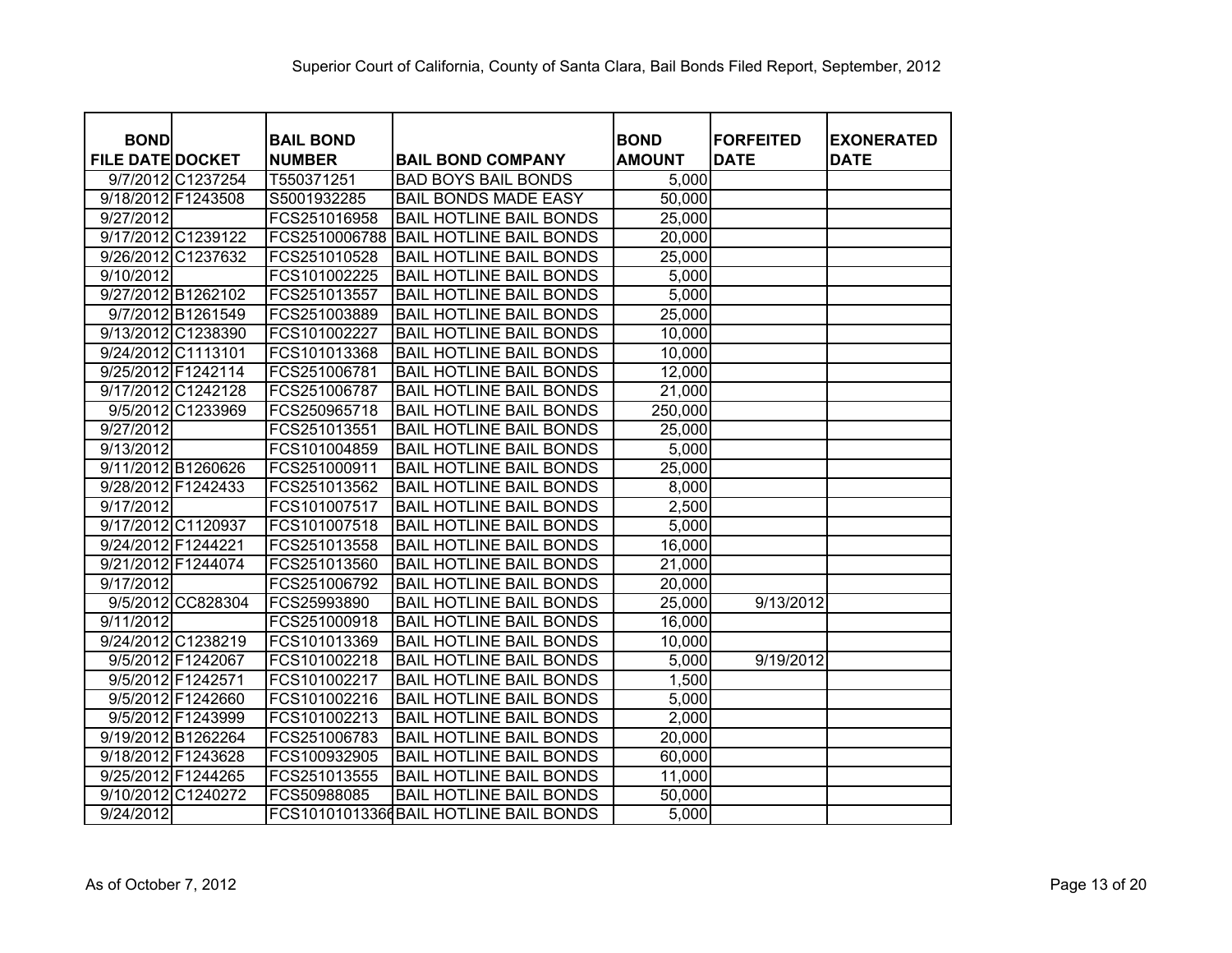| <b>BOND</b><br><b>FILE DATE DOCKET</b> | <b>BAIL BOND</b><br><b>NUMBER</b> | <b>BAIL BOND COMPANY</b>       | <b>BOND</b><br><b>AMOUNT</b> | <b>FORFEITED</b><br><b>DATE</b> | <b>EXONERATED</b><br><b>DATE</b> |
|----------------------------------------|-----------------------------------|--------------------------------|------------------------------|---------------------------------|----------------------------------|
| 9/25/2012                              | FCS101007509                      | <b>BAIL HOTLINE BAIL BONDS</b> | 10,000                       |                                 |                                  |
| 9/6/2012 C1235314                      | FCS251000916                      | <b>BAIL HOTLINE BAIL BONDS</b> | 20,000                       |                                 |                                  |
| 9/12/2012 C1240282                     | FCS501004050                      | <b>BAIL HOTLINE BAIL BONDS</b> | 35,000                       |                                 |                                  |
| 9/10/2012                              | FCS101002223                      | <b>BAIL HOTLINE BAIL BONDS</b> | 5,000                        |                                 |                                  |
| 9/13/2012 C1239881                     | FCS251000909                      | <b>BAIL HOTLINE BAIL BONDS</b> | 25,000                       |                                 |                                  |
| 9/17/2012                              | FCS251006785                      | <b>BAIL HOTLINE BAIL BONDS</b> | 25,000                       |                                 |                                  |
| 9/25/2012                              | FCS101007515                      | <b>BAIL HOTLINE BAIL BONDS</b> | 10,000                       |                                 |                                  |
| 9/17/2012                              | FCS251006786                      | <b>BAIL HOTLINE BAIL BONDS</b> | 25,000                       |                                 |                                  |
| 9/13/2012 B1258925                     | FCS10997593                       | <b>BAIL HOTLINE BAIL BONDS</b> | 10,000                       |                                 |                                  |
| 9/4/2012 C1237891                      | FCS251000915                      | <b>BAIL HOTLINE BAIL BONDS</b> | 25,000                       |                                 |                                  |
| 9/18/2012 B1262217                     | FCS251006793                      | <b>BAIL HOTLINE BAIL BONDS</b> | 25,000                       |                                 |                                  |
| 9/24/2012                              | FCS251010525                      | <b>BAIL HOTLINE BAIL BONDS</b> | 15,000                       |                                 |                                  |
| 9/14/2012 C1241326                     | FCS251006790                      | <b>BAIL HOTLINE BAIL BONDS</b> | 11,000                       |                                 | 9/27/2012                        |
| 9/24/2012                              | FCS101013367                      | <b>BAIL HOTLINE BAIL BONDS</b> | 10,000                       |                                 |                                  |
| 9/12/2012 F1244022                     | FCS501004051                      | <b>BAIL HOTLINE BAIL BONDS</b> | 45,000                       |                                 |                                  |
| 9/25/2012                              | FCS101007508                      | <b>BAIL HOTLINE BAIL BONDS</b> | 10,000                       |                                 |                                  |
| 9/19/2012 F1243856                     | FCS251006784                      | <b>BAIL HOTLINE BAIL BONDS</b> | 5,000                        |                                 |                                  |
| 9/7/2012                               | FCS101002222                      | <b>BAIL HOTLINE BAIL BONDS</b> | 5,000                        |                                 |                                  |
| 9/13/2012 B1261097                     | FCS101002229                      | <b>BAIL HOTLINE BAIL BONDS</b> | 10,000                       |                                 |                                  |
| 9/26/2012 C1084286                     | FCS251013554                      | <b>BAIL HOTLINE BAIL BONDS</b> | 20,000                       |                                 |                                  |
| 9/26/2012 C1239198                     | FCS251010527                      | <b>BAIL HOTLINE BAIL BONDS</b> | 22,000                       |                                 |                                  |
| 9/6/2012 C1235962                      | FCS101004864                      | <b>BAIL HOTLINE BAIL BONDS</b> | 7,500                        |                                 |                                  |
| 9/4/2012 C1241872                      | FCS25993888                       | <b>BAIL HOTLINE BAIL BONDS</b> | 11,000                       |                                 |                                  |
| 9/4/2012 C1240557                      | FCS50965637                       | <b>BAIL HOTLINE BAIL BONDS</b> | 35,000                       | 9/18/2012                       | 9/24/2012                        |
| 9/4/2012 C1223549                      | FCS25993887                       | <b>BAIL HOTLINE BAIL BONDS</b> | 20,000                       |                                 |                                  |
| 9/4/2012 C1231823                      | FCS101002220                      | <b>BAIL HOTLINE BAIL BONDS</b> | 1,000                        |                                 |                                  |
| 9/4/2012 C1236711                      | FCS101002221                      | <b>BAIL HOTLINE BAIL BONDS</b> | 5,000                        |                                 |                                  |
| 9/4/2012 C1239632                      | FCS1001004174                     | <b>BAIL HOTLINE BAIL BONDS</b> | 100,000                      |                                 |                                  |
| 9/11/2012 B1049383                     | FCS101002226                      | <b>BAIL HOTLINE BAIL BONDS</b> | 10,000                       |                                 |                                  |
| 9/10/2012                              | FCS25993893                       | <b>BAIL HOTLINE BAIL BONDS</b> | 15,000                       |                                 |                                  |
| 9/18/2012 B1155658                     | FCS251006789                      | <b>BAIL HOTLINE BAIL BONDS</b> | 21,000                       |                                 |                                  |
| 9/26/2012 C1108854                     | FCS101007510                      | <b>BAIL HOTLINE BAIL BONDS</b> | 10,000                       |                                 |                                  |
| 9/26/2012 C1109292                     | FCS501010746                      | <b>BAIL HOTLINE BAIL BONDS</b> | 30,000                       |                                 |                                  |
| 9/26/2012 C1120911                     | FCS100935323                      | <b>BAIL HOTLINE BAIL BONDS</b> | 100,000                      |                                 |                                  |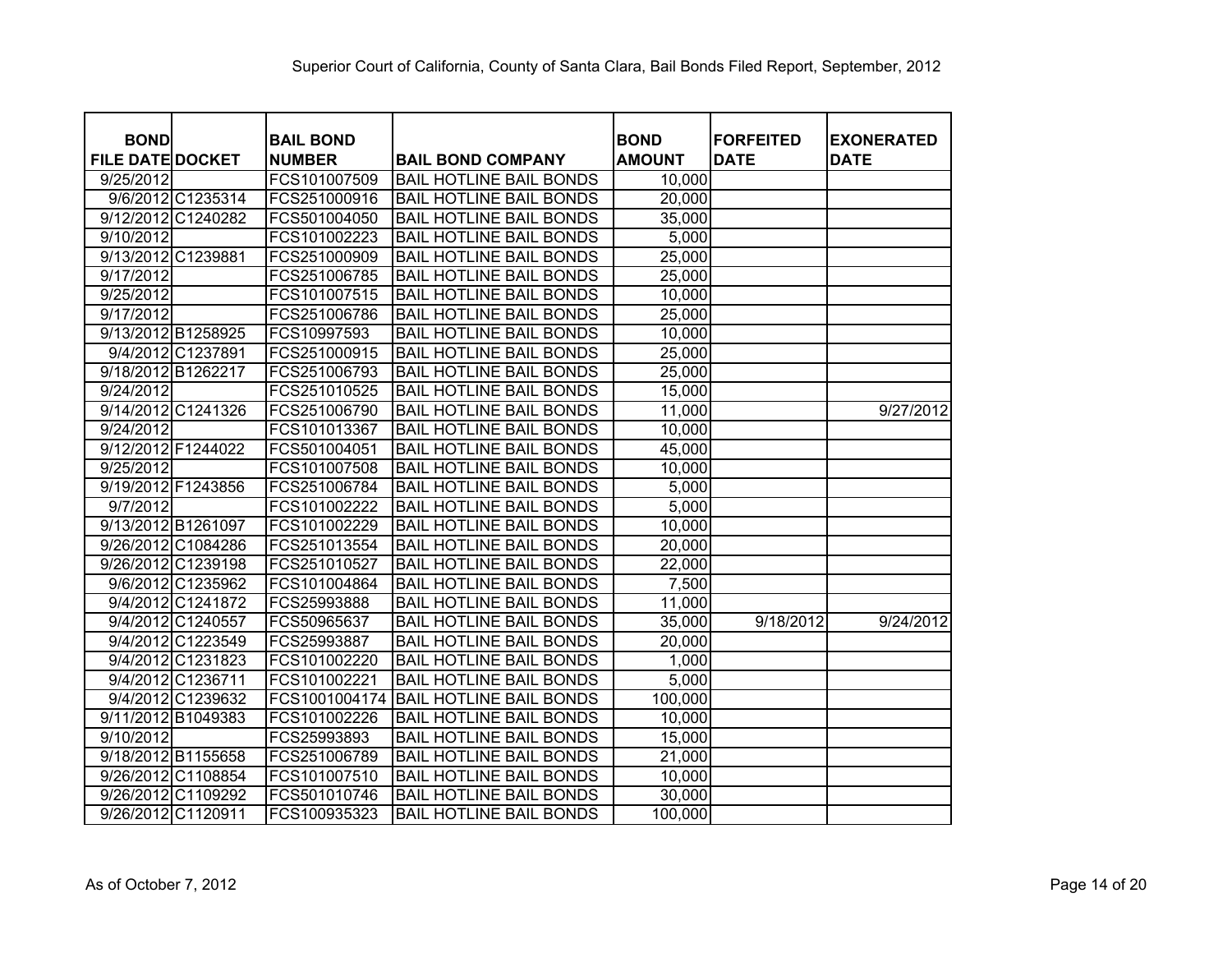| <b>BOND</b>             |                   | <b>BAIL BOND</b> |                                  | <b>BOND</b>   | <b>FORFEITED</b> | <b>EXONERATED</b> |
|-------------------------|-------------------|------------------|----------------------------------|---------------|------------------|-------------------|
| <b>FILE DATE DOCKET</b> |                   | <b>NUMBER</b>    | <b>BAIL BOND COMPANY</b>         | <b>AMOUNT</b> | <b>DATE</b>      | <b>DATE</b>       |
| 9/12/2012 C1240589      |                   | FCS501001111     | <b>BAIL HOTLINE BAIL BONDS</b>   | 50,000        |                  |                   |
|                         | 9/7/2012 C1239693 | FCS250956746     | <b>BAIL HOTLINE BAIL BONDS</b>   | 200,000       |                  |                   |
| 9/24/2012               |                   | FCS101013372     | <b>BAIL HOTLINE BAIL BONDS</b>   | 10,000        |                  |                   |
|                         | 9/7/2012 B1262620 | S1001824341      | <b>BAY AREA BAIL BONDS</b>       | 10,000        |                  |                   |
| 9/14/2012 C1239629      |                   |                  | 5111943584 BODYGUARD BAIL BONDS  | 10,000        |                  |                   |
| 9/11/2012               |                   |                  | 5105256982 BODYGUARD BAIL BONDS  | 10,000        |                  |                   |
| 9/25/2012               |                   |                  | 5111943597 BODYGUARD BAIL BONDS  | 10,000        |                  |                   |
| 9/14/2012 C1238927      |                   | 5111943571       | <b>BODYGUARD BAIL BONDS</b>      | 10,000        |                  |                   |
| 9/18/2012 C1239331      |                   | IS50K79229       | <b>BUFFY SPARACINO BAIL BON</b>  | 10,000        |                  |                   |
| 9/17/2012 C1239679      |                   | IS50K78616       | <b>BUFFY SPARACINO BAIL BON</b>  | 10,000        |                  |                   |
|                         | 9/4/2012 C1241104 | IS100K33052      | <b>BUFFY SPARACINO BAIL BON</b>  | 100,000       |                  |                   |
| 9/18/2012 B1261457      |                   | IS50K79228       | <b>BUFFY SPARACINO BAIL BON</b>  | 20,000        |                  |                   |
| 9/19/2012 B1151947      |                   | A5000621043      | <b>CALIFORNIA CAPITAL BAIL B</b> | 20,000        |                  |                   |
| 9/19/2012 B1260699      |                   | A1000619613      | <b>CALIFORNIA CAPITOL BAIL B</b> | 10,000        |                  |                   |
| 9/20/2012 C1238681      |                   | 2012BB027807     | <b>DISCREET BAIL BONDS</b>       | 10,000        |                  |                   |
| 9/24/2012 C1241007      |                   | 2012CC019047     | <b>DISCREET BAIL BONDS</b>       | 20,000        |                  |                   |
| 9/10/2012 C1240781      |                   | 2012DD010305     | <b>DISCREET BAIL BONDS</b>       | 50,000        | 9/21/2012        |                   |
|                         | 9/4/2012 C1233713 | 2012CC018248     | ED MUMBERT BAIL BONDS            | 20,000        |                  |                   |
| 9/10/2012               |                   | 2012CC018249     | ED MUMBERT BAIL BONDS            | 20,000        |                  |                   |
|                         | 9/7/2012 B1261983 | 2012EE005400     | ED MUMBERT BAIL BONDS            | 100,000       |                  |                   |
| 9/25/2012               |                   | 2012BB027292     | ED MUMBERT BAIL BONDS            | 10,000        |                  |                   |
| 9/24/2012 F1244108      |                   | 2012DD003685     | ED MUMBERT BAIL BONDS            | 50,000        |                  |                   |
| 9/20/2012 C1239628      |                   | S5001932451      | EDUARDO GULARDO BAIL BO          | 10,000        |                  |                   |
| 9/27/2012 F1243899      |                   |                  | 5801384844 EIGHT BALL BAIL BONDS | 5,000         |                  |                   |
| 9/14/2012 B1156010      |                   |                  | 5271517186 EIGHT BALL BAIL BONDS | 20,000        |                  |                   |
| 9/14/2012 B1153164      |                   |                  | 5550821508 JAKE'S BAIL BONDS     | 40,000        |                  |                   |
| 9/14/2012 C1101780      |                   |                  | 5550850768 JAKE'S BAIL BONDS     | 40,000        |                  |                   |
| 9/26/2012               |                   |                  | 5200088923 JAKE'S BAIL BONDS     | 10,000        |                  |                   |
| 9/17/2012               |                   |                  | 5271519809 JAKE'S BAIL BONDS     | 25,000        |                  |                   |
| 9/24/2012               |                   | A72263781        | KEITH CARTER BAIL BONDS          | 5,000         |                  |                   |
| 9/21/2012 C1239237      |                   | S0501829237      | <b>LATINO BAIL BONDS</b>         | 5,000         |                  |                   |
| 9/17/2012 C1241865      |                   | S1001824423      | <b>LATINO BAIL BONDS</b>         | 11,000        |                  |                   |
| 9/13/2012 C1239462      |                   | S1001822212      | <b>LATINO BAIL BONDS</b>         | 10,000        |                  |                   |
|                         | 9/7/2012 F1137386 | S2501812595      | <b>LATINO BAIL BONDS</b>         | 15,000        |                  |                   |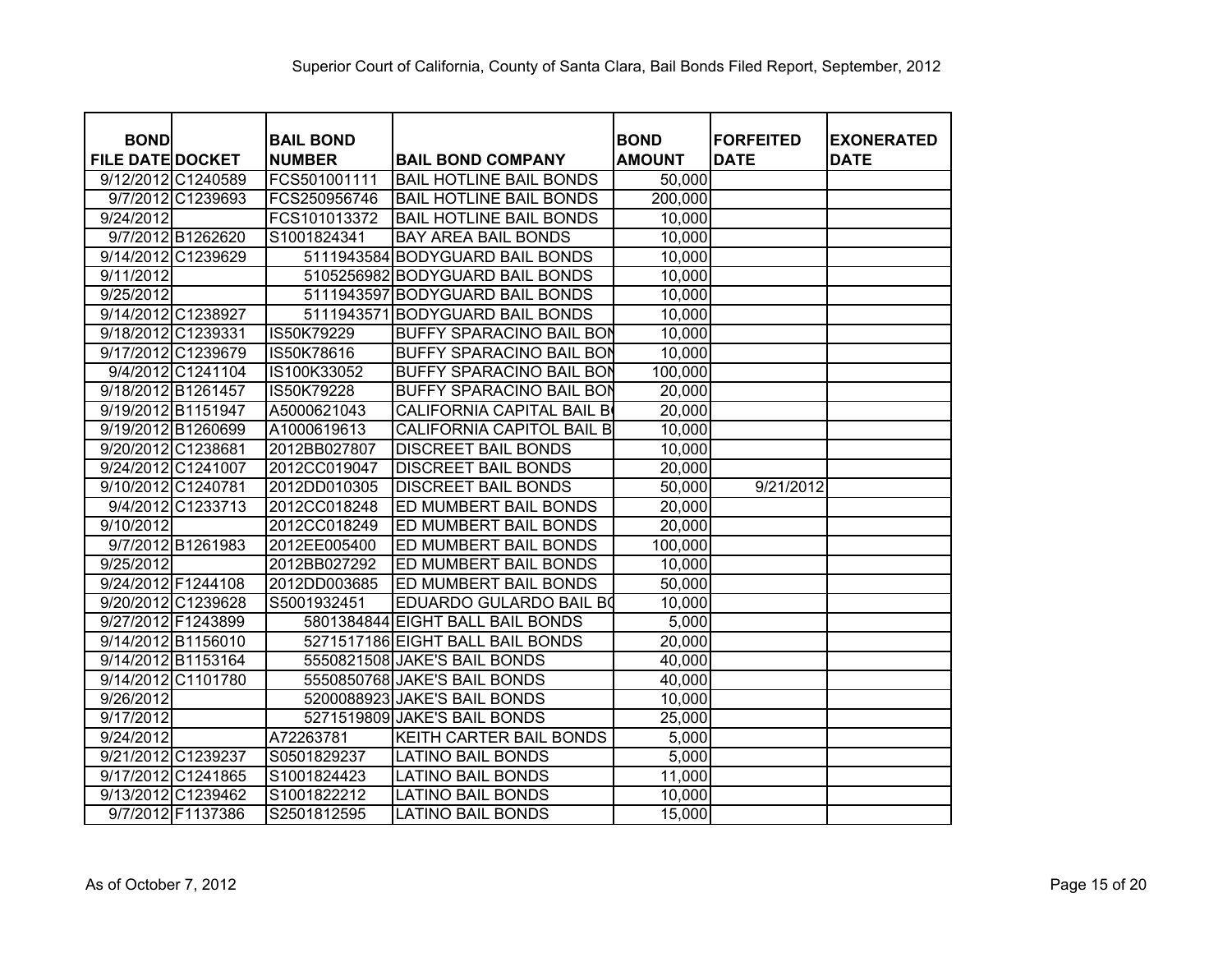| <b>BOND</b>             |                                   |                           | <b>BOND</b>   | <b>FORFEITED</b> |                                  |
|-------------------------|-----------------------------------|---------------------------|---------------|------------------|----------------------------------|
| <b>FILE DATE DOCKET</b> | <b>BAIL BOND</b><br><b>NUMBER</b> | <b>BAIL BOND COMPANY</b>  | <b>AMOUNT</b> | <b>DATE</b>      | <b>EXONERATED</b><br><b>DATE</b> |
| 9/14/2012               |                                   | 5111905283 LE BAIL BONDS  | 10,000        |                  |                                  |
| 9/7/2012                |                                   | 5270522261 LE BAIL BONDS  | 15,000        |                  |                                  |
| 9/20/2012 C1232918      |                                   | 5111933475 LE BAIL BONDS  | 10,000        |                  |                                  |
| 9/25/2012               |                                   | 5271476856 LE BAIL BONDS  | 15,000        |                  |                                  |
| 9/27/2012 F1244126      |                                   | 5550873172 LE BAIL BONDS  | 50,000        |                  |                                  |
|                         |                                   |                           |               |                  |                                  |
| 9/10/2012               |                                   | 5111905296 LE BAIL BONDS  | 5,000         |                  |                                  |
| 9/10/2012 C1241147      |                                   | 5550775698 LE BAIL BONDS  | 40,000        |                  |                                  |
| 9/5/2012 C1111197       |                                   | 5550846664 LE BAIL BONDS  | 21,000        |                  | 9/10/2012                        |
| 9/5/2012 C1234389       |                                   | 5550775713 LE BAIL BONDS  | 40,000        |                  | 9/10/2012                        |
| 9/5/2012 C1238882       |                                   | 51111905382 LE BAIL BONDS | 10,000        |                  | 9/10/2012                        |
| 9/24/2012               |                                   | 5111905254 LE BAIL BONDS  | 2,000         |                  |                                  |
| 9/14/2012               |                                   | 5271522245 LE BAIL BONDS  | 25,000        |                  |                                  |
| 9/28/2012               | AS30K60371                        | LE BAIL BONDS             | 20,000        |                  |                                  |
| 9/17/2012               |                                   | 5111905270 LE BAIL BONDS  | 10,000        |                  |                                  |
| 9/24/2012               |                                   | 5550846705 LE BAIL BONDS  | 30,000        |                  |                                  |
| 9/21/2012 C1240785      |                                   | 5105286152 LE BAIL BONDS  | 100,000       |                  |                                  |
| 9/24/2012               |                                   | 5271476872 LE BAIL BONDS  | 25,000        |                  |                                  |
| 9/24/2012               |                                   | 5271505974 LE BAIL BONDS  | 15,000        |                  |                                  |
| 9/24/2012               |                                   | 5111905267 LE BAIL BONDS  | 10,000        |                  |                                  |
| 9/12/2012 C1240638      |                                   | 5200078236 LE BAIL BONDS  | 150,000       |                  |                                  |
| 9/24/2012               |                                   | 5271476799 LE BAIL BONDS  | 15,000        |                  |                                  |
| 9/25/2012               |                                   | 5111905241 LE BAIL BONDS  | 5,000         |                  |                                  |
| 9/14/2012 C1238698      | LX3010014528                      | <b>LUNA BAIL BONDS</b>    | 25,000        |                  |                                  |
| 9/4/2012 C1241923       | LX710010340                       | <b>LUNA BAIL BONDS</b>    | 6,000         |                  |                                  |
| 9/4/2012 C1241834       | LX1510014520                      | LUNA BAIL BONDS           | 10,000        |                  |                                  |
| 9/11/2012 B1262465      | LX3010014533                      | <b>LUNA BAIL BONDS</b>    | 25,000        |                  |                                  |
| 9/4/2012 C1237404       | LX5010012173                      | <b>LUNA BAIL BONDS</b>    | 50,000        |                  |                                  |
| 9/21/2012 F1244146      | LX3010016230                      | <b>LUNA BAIL BONDS</b>    | 25,000        |                  |                                  |
| 9/26/2012               | LX1510016228                      | <b>LUNA BAIL BONDS</b>    | 10,000        |                  |                                  |
| 9/10/2012 CC807471      | LX1510014670                      | <b>LUNA BAIL BONDS</b>    | 5,000         |                  |                                  |
| 9/27/2012 F1244178      | LX7510006874                      | <b>LUNA BAIL BONDS</b>    | 55,000        |                  |                                  |
| 9/26/2012 C1242025      | LX1510016227                      | <b>LUNA BAIL BONDS</b>    | 11,000        |                  |                                  |
| $\overline{9/28/2012}$  | LX5010016237                      | <b>LUNA BAIL BONDS</b>    | 20,000        |                  |                                  |
| 9/28/2012 F1244116      | LX710015273                       | LUNA BAIL BONDS           | 5,000         |                  |                                  |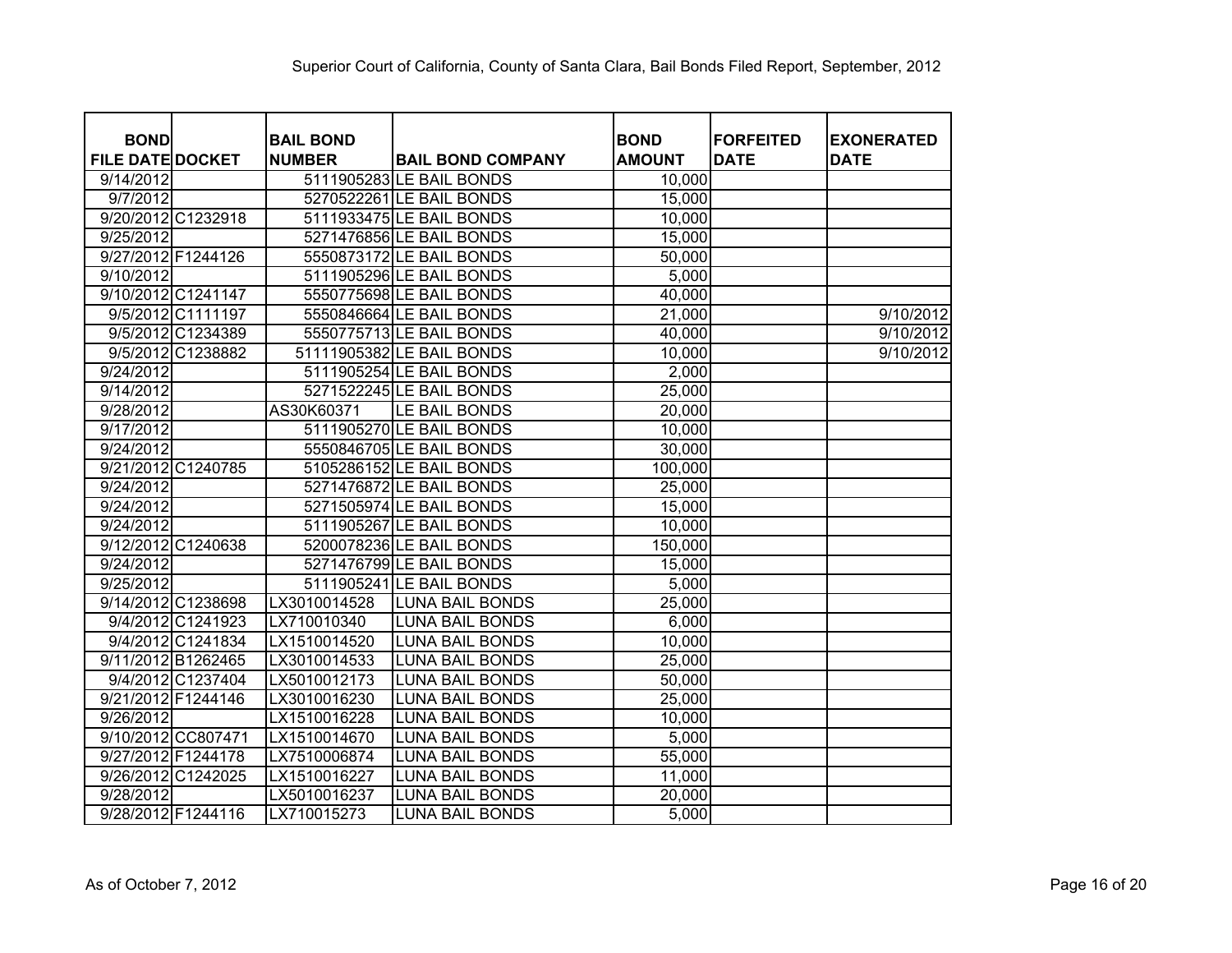| <b>BOND</b>             | <b>BAIL BOND</b> |                          | <b>BOND</b>   | <b>FORFEITED</b> | <b>EXONERATED</b> |
|-------------------------|------------------|--------------------------|---------------|------------------|-------------------|
| <b>FILE DATE DOCKET</b> | <b>NUMBER</b>    | <b>BAIL BOND COMPANY</b> | <b>AMOUNT</b> | <b>DATE</b>      | <b>DATE</b>       |
| 9/18/2012 C1241325      | LX1510014666     | <b>LUNA BAIL BONDS</b>   | 11,000        |                  |                   |
| 9/5/2012 F1243979       | LX5010005651     | <b>LUNA BAIL BONDS</b>   | 50,000        |                  | 9/18/2012         |
| 9/27/2012 B1262572      | LX5010005664     | <b>LUNA BAIL BONDS</b>   | 25,000        |                  |                   |
| 9/7/2012                | LXIS10014651     | <b>LUNA BAIL BONDS</b>   | 10,000        |                  |                   |
| 9/27/2012 C1237645      | LX5010008403     | <b>LUNA BAIL BONDS</b>   | 50,000        | 10/1/2012        |                   |
| 9/25/2012 F1036401      | LX3010015283     | <b>LUNA BAIL BONDS</b>   | 25,000        | 10/5/2012        |                   |
| 9/24/2012               | LX3010014675     | <b>LUNA BAIL BONDS</b>   | 25,000        |                  |                   |
| 9/5/2012 C1240780       | LX3010014527     | <b>LUNA BAIL BONDS</b>   | 25,000        |                  |                   |
| 9/4/2012 C1239875       | LX7510014696     | <b>LUNA BAIL BONDS</b>   | 75,000        |                  |                   |
| 9/7/2012                | LX1510014653     | <b>LUNA BAIL BONDS</b>   | 10,000        |                  |                   |
| 9/27/2012               | LX1510015280     | <b>LUNA BAIL BONDS</b>   | 11,000        |                  |                   |
| 9/5/2012 F1243977       | LX3010014535     | <b>LUNA BAIL BONDS</b>   | 20,000        |                  |                   |
| 9/7/2012 B1262222       | LX3010014536     | <b>LUNA BAIL BONDS</b>   | 25,000        |                  |                   |
| 9/18/2012 C1237663      | LX1510014656     | <b>LUNA BAIL BONDS</b>   | 5,000         |                  |                   |
| 9/11/2012 B1262340      | LX3010014529     | <b>LUNA BAIL BONDS</b>   | 25,000        |                  |                   |
| 9/4/2012                | LX710014510      | <b>LUNA BAIL BONDS</b>   | 5,000         |                  |                   |
| 9/7/2012 C1240294       | LX5010014543     | <b>LUNA BAIL BONDS</b>   | 50,000        |                  |                   |
| 9/24/2012               | LX1510016229     | <b>LUNA BAIL BONDS</b>   | 15,000        |                  |                   |
| 9/25/2012 C1242024      | LX25010015288    | <b>LUNA BAIL BONDS</b>   | 125,000       |                  |                   |
| 9/19/2012 B1262535      | LX3010014674     | <b>LUNA BAIL BONDS</b>   | 25,000        |                  |                   |
| 9/19/2012 B1262535      | LX3010014673     | <b>LUNA BAIL BONDS</b>   | 25,000        |                  |                   |
| 9/13/2012               | LX3010014524     | <b>LUNA BAIL BONDS</b>   | 25,000        |                  |                   |
| 9/5/2012 F1243755       | LX1510013119     | <b>LUNA BAIL BONDS</b>   | 10,000        |                  |                   |
| 9/27/2012 C1241611      | LX5010016234     | <b>LUNA BAIL BONDS</b>   | 30,000        |                  |                   |
| 9/21/2012               | LX3010014672     | <b>LUNA BAIL BONDS</b>   | 10,000        |                  |                   |
| 9/25/2012 B1261977      | LX1510015282     | <b>LUNA BAIL BONDS</b>   | 11,000        |                  |                   |
| 9/7/2012 B1262075       | LX10010010362    | <b>LUNA BAIL BONDS</b>   | 100,000       |                  |                   |
| 9/17/2012               | LX1510015279     | <b>LUNA BAIL BONDS</b>   | 15,000        |                  |                   |
| 9/7/2012                | LX3010014534     | <b>LUNA BAIL BONDS</b>   | 25,000        |                  | 10/4/2012         |
| 9/14/2012               | LX1510014657     | <b>LUNA BAIL BONDS</b>   | 5,000         |                  |                   |
| 9/25/2012 C1113333      | LX1510014658     | <b>LUNA BAIL BONDS</b>   | 15,000        |                  | 9/27/2012         |
| 9/24/2012               | LX3010016231     | <b>LUNA BAIL BONDS</b>   | 25,000        |                  |                   |
| 9/17/2012               | LX3010015284     | <b>LUNA BAIL BONDS</b>   | 30,000        |                  |                   |
| 9/4/2012 CC943373       | LX1510014669     | <b>LUNA BAIL BONDS</b>   | 10,000        |                  |                   |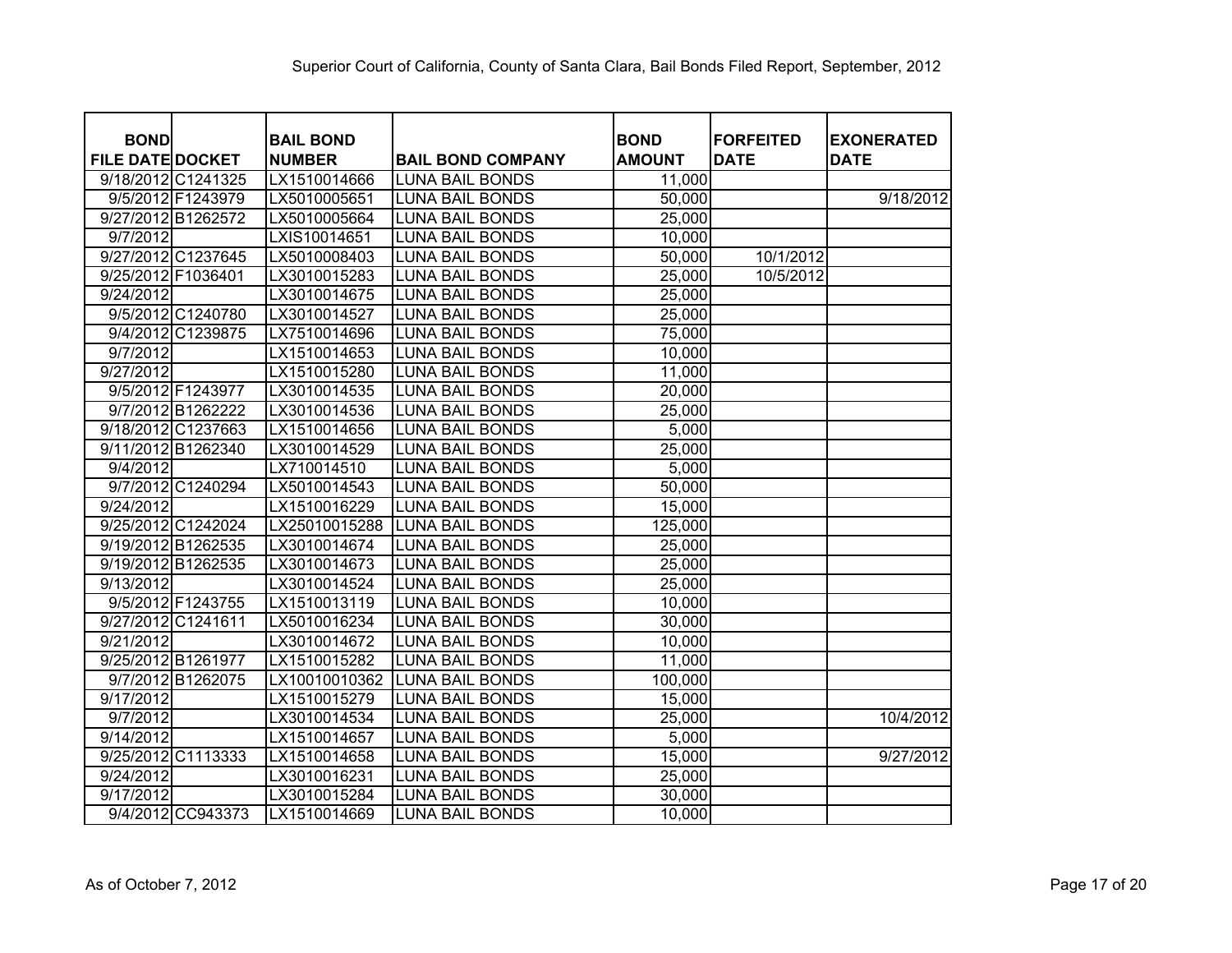| <b>BOND</b><br><b>FILE DATE DOCKET</b> | <b>BAIL BOND</b><br><b>NUMBER</b> | <b>BAIL BOND COMPANY</b> | <b>BOND</b><br><b>AMOUNT</b> | <b>FORFEITED</b><br><b>DATE</b> | <b>EXONERATED</b><br><b>DATE</b> |
|----------------------------------------|-----------------------------------|--------------------------|------------------------------|---------------------------------|----------------------------------|
| 9/26/2012 B1260931                     | LX5010013130                      | <b>LUNA BAIL BONDS</b>   | 10,000                       |                                 | 10/3/2012                        |
| 9/28/2012 C1241822                     | LX1510014661                      | <b>LUNA BAIL BONDS</b>   | 10,000                       |                                 |                                  |
| 9/11/2012 B1262180                     | LX10010011899                     | <b>LUNA BAIL BONDS</b>   | 100,000                      |                                 |                                  |
| 9/4/2012 C1240778                      | LX5010014540                      | <b>LUNA BAIL BONDS</b>   | 35,000                       |                                 |                                  |
| 9/25/2012 C1240120                     | LX10010015287                     | <b>LUNA BAIL BONDS</b>   | 100,000                      |                                 |                                  |
| 9/4/2012 C1075191                      | LX710014650                       | <b>LUNA BAIL BONDS</b>   | 5,000                        |                                 |                                  |
| 9/7/2012 B1262564                      | LX7510006873                      | <b>LUNA BAIL BONDS</b>   | 75,000                       |                                 |                                  |
| 9/28/2012 B9944454                     | LX5010013128                      | <b>LUNA BAIL BONDS</b>   | 25,000                       |                                 |                                  |
| 9/24/2012                              | LX1510015277                      | <b>LUNA BAIL BONDS</b>   | 10,000                       |                                 |                                  |
| 9/4/2012                               | LX710014512                       | <b>LUNA BAIL BONDS</b>   | 5,000                        |                                 |                                  |
| 9/24/2012                              | LX3010015285                      | <b>LUNA BAIL BONDS</b>   | 25,000                       |                                 |                                  |
| 9/24/2012                              | LX1510015278                      | <b>LUNA BAIL BONDS</b>   | 100,000                      |                                 |                                  |
| 9/11/2012 B1261721                     | LX5010014544                      | <b>LUNA BAIL BONDS</b>   | 50,000                       |                                 |                                  |
| 9/4/2012 C1240734                      | AS50K38498                        | MASSELI BAIL BONDS, INC. | 45,000                       |                                 |                                  |
| 9/10/2012                              | 2012CC003282                      | MICHAEL COLE BAIL BONDS  | 25,000                       |                                 |                                  |
| 9/10/2012 C1235413                     | 2012BB006217                      | MICHAEL COLE BAIL BONDS  | 7,500                        |                                 | 9/11/2012                        |
| 9/26/2012 C1240999                     | U520406968                        | NOR CAL BAIL BONDS       | 5,000                        |                                 |                                  |
| 9/28/2012 F1243486                     | 2012CC019322                      | PACIFIC COAST BAIL BONDS | 5,000                        |                                 |                                  |
| 9/18/2012 F1243771                     | 2012BB028239                      | PACIFIC COAST BAIL BONDS | 10,000                       |                                 |                                  |
| 9/24/2012                              | 2012CC019370                      | PACIFIC COAST BAIL BONDS | 5,000                        |                                 |                                  |
| 9/4/2012                               | 2012CC016012                      | PACIFIC COAST BAIL BONDS | 10,000                       |                                 |                                  |
| 9/4/2012 C1238926                      | 2012EE005570                      | PACIFIC COAST BAIL BONDS | 20,000                       |                                 |                                  |
| 9/18/2012 F1241357                     | 2012CC019320                      | PACIFIC COAST BAIL BONDS | 10,000                       |                                 |                                  |
| 9/26/2012 C1239060                     | 2012CC019590                      | PACIFIC COAST BAIL BONDS | 7,500                        |                                 |                                  |
| 9/20/2012 C1068939                     | 2012AA101974                      | PACIFIC COAST BAIL BONDS | 5,000                        |                                 |                                  |
| 9/11/2012 B1262087                     | 2012FF000731                      | PACIFIC COAST BAIL BONDS | 150,000                      |                                 |                                  |
| 9/4/2012 C1240645                      | 2012CC016356                      | PACIFIC COAST BAIL BONDS | 11,250                       |                                 | 9/25/2012                        |
| 9/6/2012 C1225420                      | 2012DD010562                      | PACIFIC COAST BAIL BONDS | 50,000                       |                                 |                                  |
| 9/7/2012 C1225420                      | 2012DD010563                      | PACIFIC COAST BAIL BONDS | 50,000                       |                                 |                                  |
| 9/18/2012 F1140111                     | 2012BB028925                      | PACIFIC COAST BAIL BONDS | 6,000                        |                                 |                                  |
| 9/19/2012                              | 2012CC019319                      | PACIFIC COAST BAIL BONDS | 10,000                       |                                 |                                  |
| 9/24/2012 F1243483                     | 2012BB029031                      | PACIFIC COAST BAIL BONDS | 6,000                        |                                 |                                  |
| 9/19/2012                              | 2012BB027294                      | PACIFIC COAST BAIL BONDS | 10,000                       |                                 |                                  |
| 9/20/2012                              | 2012BB029030                      | PACIFIC COAST BAIL BONDS | 10,000                       |                                 |                                  |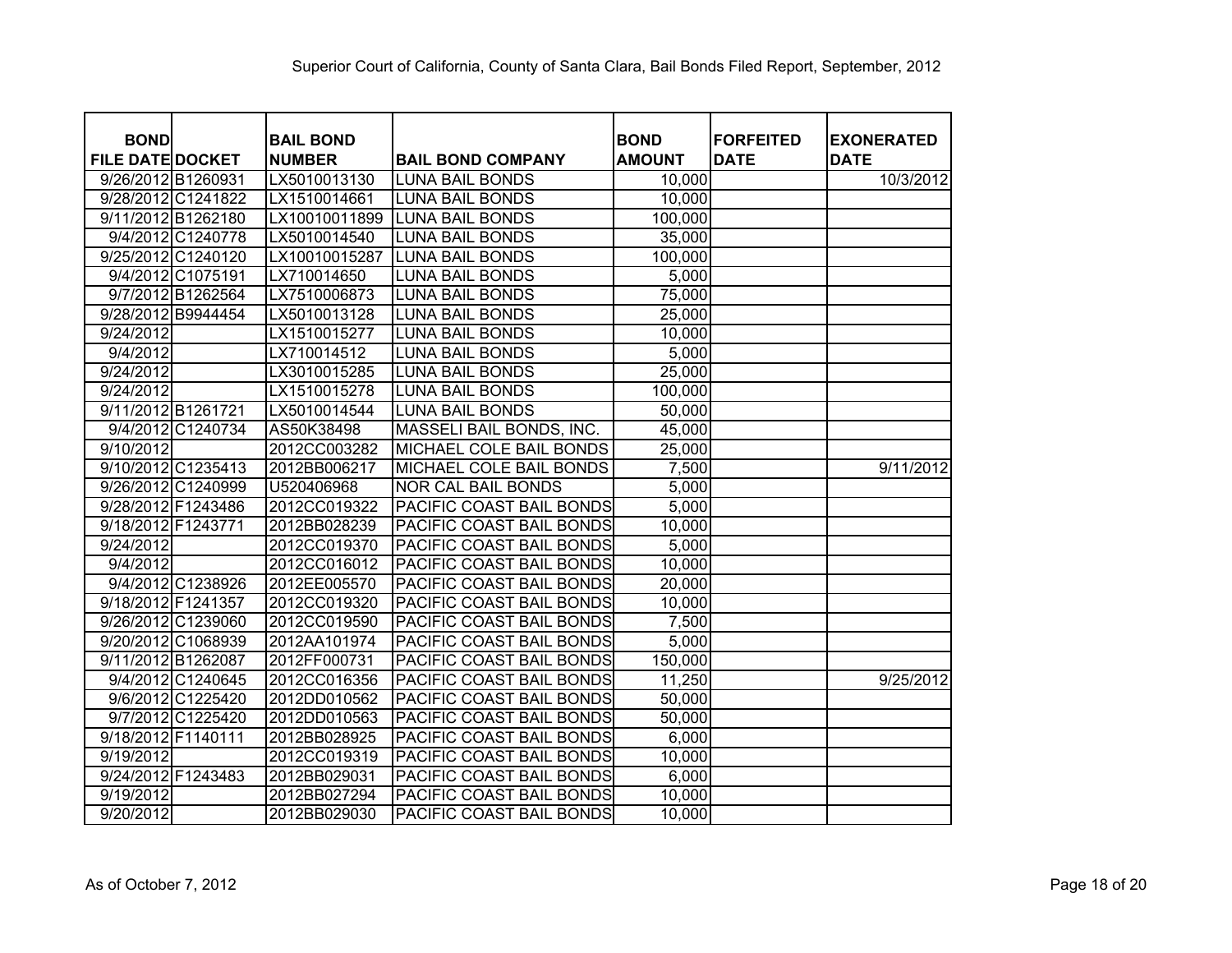| <b>BOND</b>             | <b>BAIL BOND</b> |                                 | <b>BOND</b>   | <b>FORFEITED</b> | <b>EXONERATED</b> |
|-------------------------|------------------|---------------------------------|---------------|------------------|-------------------|
| <b>FILE DATE DOCKET</b> | <b>NUMBER</b>    | <b>BAIL BOND COMPANY</b>        | <b>AMOUNT</b> | <b>DATE</b>      | <b>DATE</b>       |
| 9/26/2012 C1236780      | 2012CC019589     | <b>PACIFIC COAST BAIL BONDS</b> | 15,000        |                  |                   |
| 9/7/2012 B1261454       | 2012FF000732     | <b>PACIFIC COAST BAIL BONDS</b> | 10,000        |                  |                   |
| 9/27/2012 F1244003      | 2012BB029399     | <b>PACIFIC COAST BAIL BONDS</b> | 10,000        |                  |                   |
| 9/26/2012               | 2012EE005741     | PACIFIC COAST BAIL BONDS        | 100,000       |                  |                   |
| 9/7/2012 C1088542       | IS15K243136      | <b>REIDY BAIL BONDS</b>         | 5,000         |                  | 10/1/2012         |
| 9/25/2012               | A5000602927      | SAVAGE INSURANCE SERVIC         | 35,000        |                  |                   |
| 9/19/2012               | 2012BB028240     | <b>TAPOUT BAIL BONDS</b>        | 11,000        |                  |                   |
| 9/25/2012 B1262726      | 2012CC019666     | <b>TAPOUT BAIL BONDS</b>        | 11,000        |                  |                   |
| 9/10/2012 C1241465      | 2012BB028235     | <b>TAPOUT BAIL BONDS</b>        | 11,000        |                  |                   |
| 9/7/2012 C1238932       | 2012BB028236     | <b>TAPOUT BAIL BONDS</b>        | 10,000        |                  |                   |
| 9/4/2012 C1242135       | 2012BB028231     | <b>TAPOUT BAIL BONDS</b>        | 10,000        |                  |                   |
| 9/17/2012 C1241867      | 2012CC018930     | <b>TAPOUT BAIL BONDS</b>        | 21,000        |                  |                   |
| 9/4/2012 C1241871       | 2012CC016357     | <b>TAPOUT BAIL BONDS</b>        | 25,000        |                  |                   |
| 9/4/2012 C1239631       | 2012BB028233     | <b>TAPOUT BAIL BONDS</b>        | 10,000        |                  |                   |
| 9/7/2012 B1262499       | 2012BB028232     | <b>TAPOUT BAIL BONDS</b>        | 10,000        |                  |                   |
| 9/24/2012               | 2012CC019667     | <b>TAPOUT BAIL BONDS</b>        | 25,000        |                  |                   |
| 9/20/2012 C1241012      | 2012DD011657     | <b>TAPOUT BAIL BONDS</b>        | 10,000        |                  |                   |
| 9/25/2012 C1241625      | 2012BB029522     | <b>TAPOUT BAIL BONDS</b>        | 10,000        |                  |                   |
| 9/24/2012               | 2012BB029521     | <b>TAPOUT BAIL BONDS</b>        | 5,000         |                  |                   |
| 9/10/2012               | 2012BB028238     | <b>TAPOUT BAIL BONDS</b>        | 5,000         |                  |                   |
| 9/6/2012 C1238123       | 2012BB028228     | <b>TAPOUT BAIL BONDS</b>        | 5,000         |                  |                   |
| 9/11/2012 B1155185      | 2012BB028226     | <b>TAPOUT BAIL BONDS</b>        | 10,000        |                  |                   |
| 9/5/2012 C1240006       | 2012CC018928     | <b>TAPOUT BAIL BONDS</b>        | 26,000        |                  |                   |
| 9/19/2012               | 2012CC016358     | <b>TAPOUT BAIL BONDS</b>        | 25,000        |                  |                   |
| 9/4/2012                | AS15K140197      | THANG VO BAIL BONDS             | 15,000        |                  | 10/1/2012         |
| 9/26/2012               | AS15K140981      | THANG VO BAIL BONDS             | 15,000        |                  |                   |
| 9/24/2012               | AS30K62443       | THANG VO BAIL BONDS             | 11,000        |                  |                   |
| 9/6/2012 C1240105       | LX5010014542     | TIM ROMERO BAILBONDS            | 40,000        |                  |                   |
| 9/12/2012 CC944837      | LX5010014676     | TIM ROMERO BAILBONDS            | 50,000        |                  |                   |
| 9/6/2012 C1238368       | LX1510014654     | <b>TIM ROMERO BAILBONDS</b>     | 5,000         |                  |                   |
| 9/13/2012 C1238660      | LX710011948      | <b>VERONICA MELERO BAIL BO</b>  | 5,000         |                  |                   |
| 9/12/2012 C1238366      | LX710011944      | <b>VERONICA MELERO BAIL BO</b>  | 5,000         |                  |                   |
| 9/4/2012                | LX1510011950     | <b>VERONICA MELERO BAIL BO</b>  | 10,000        |                  |                   |
| 9/28/2012 F1244247      | LX1510016661     | <b>VERONICA MELERO BAIL BO</b>  | 10,000        |                  |                   |